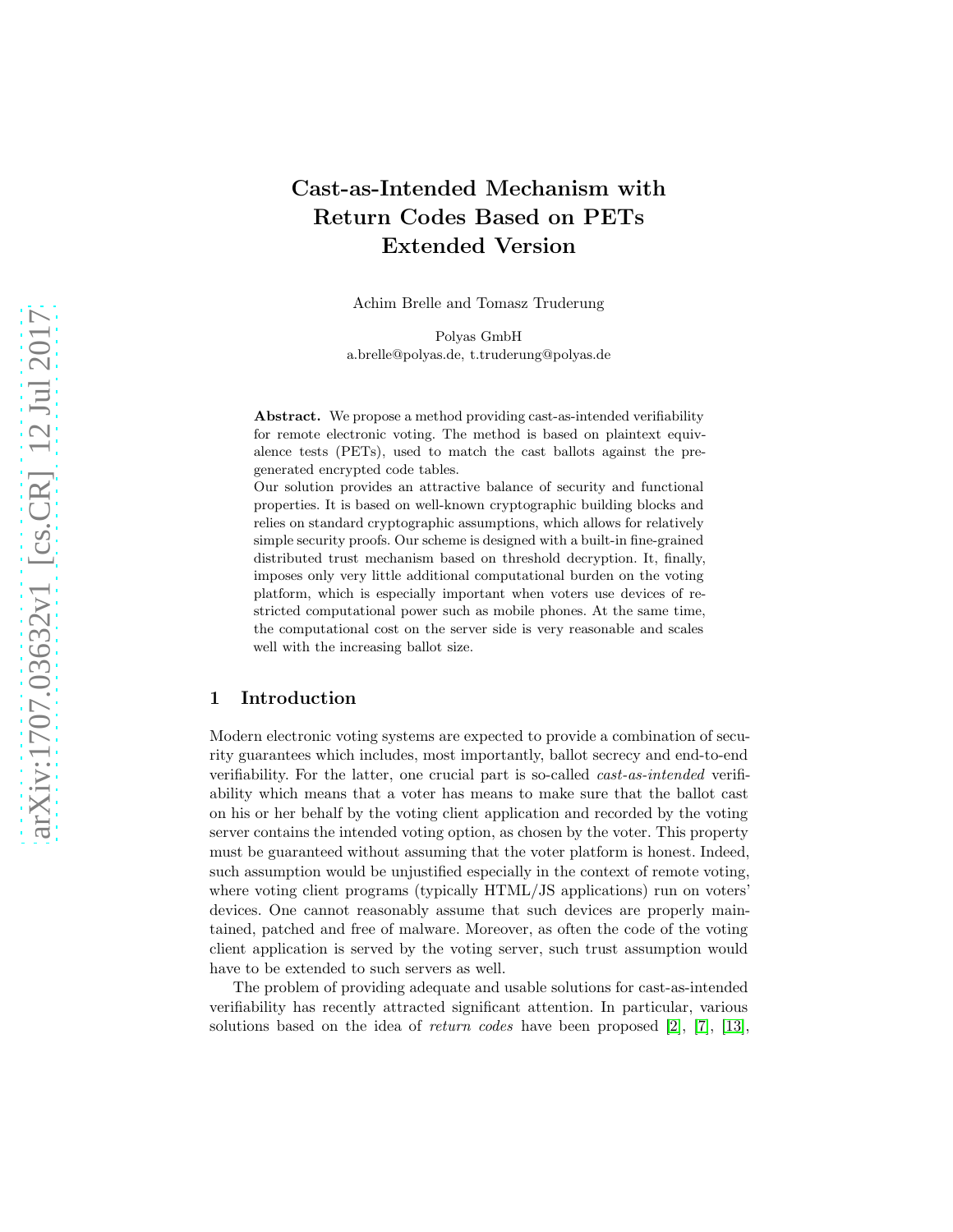[\[8\]](#page-14-2), [\[5\]](#page-14-3), [\[9](#page-14-4)[,10\]](#page-14-5), where different solutions provide different balance of security and usability features. Notably, solutions based on return codes [\[7,](#page-14-1)[8,](#page-14-2)[15\]](#page-15-1) were used in Norway in legally binding municipal and county council elections in 2011 and  $2013$ ,  $[5]$  was used in  $2015$  in binding elections in the Swiss canton of Neuchâtel, while [\[9\]](#page-14-4), as stated in the paper, is planned to be used as a part of the electronic voting system for the State of Geneva (Switzerland) [\[10\]](#page-14-5).

The above mentioned solutions share the following underlying idea. In the registration phase, each voter obtains over a trusted channel a ballot sheet, where pre-generated return codes (typically short random alpha-numeric sequences) are printed next to each voting choice. Then, in the voting phase, after the voter has selected her voting choices and the voting client application has submitted an encrypted vote to the remote voting server, the voting authorities compute/retrieve (in some way dependent on the specific solution) return codes which are meant to correspond to the choices made by the voter. These codes are sent back to the voter (possibly using an independent channel) who compares them with the codes printed on her ballot sheet next to the selected choices. The idea here is that when this match succeeds, the voter can be sure that the submitted (encrypted) vote indeed contains her intended choices (as otherwise the voter would not have obtained the matching codes). The voter may then finalize the ballot casting process (by, for instance, submitting some kind of finalization code) or, if the match does not succeed, she may undertake different steps (for instance, vote from another device or use a completely different voting method).

Our Contribution. In this paper we propose a new cast-as-intended mechanism based on return codes. Our solution provides an attractive balance of security and functional properties:

- 1. It is based on well-known cryptographic building blocks and relies on standard cryptographic assumptions, which allows for relatively simple security proofs. In fact, our proofs are modular in that they do not depend on the details of the underlying voting protocol to which our return code scheme is added. In particular, our formal security results hold for systems obtained by adding our return codes to the mix-net-based variants of the well-known Helios and Belenios protocols.
- 2. Our scheme is designed with distributed trust in mind: the computations carried out to retrieve/compute return codes are distributed in their nature, such that a threshold of trustees must be corrupted in order to carry out a successful attack and fool the voter.
- 3. Our solution imposes only very little additional computational burden on the voting platform, which is especially important if voters use devices of restricted computational power such as mobile phones. The computational cost on the server side is very reasonable and scales well with the increasing ballot size (it is, up to ballots of fairly big size, essentially constant).

Our scheme is meant to provide cast as intended verifiability even if the voting platform is controlled by the adversary under the following assumptions.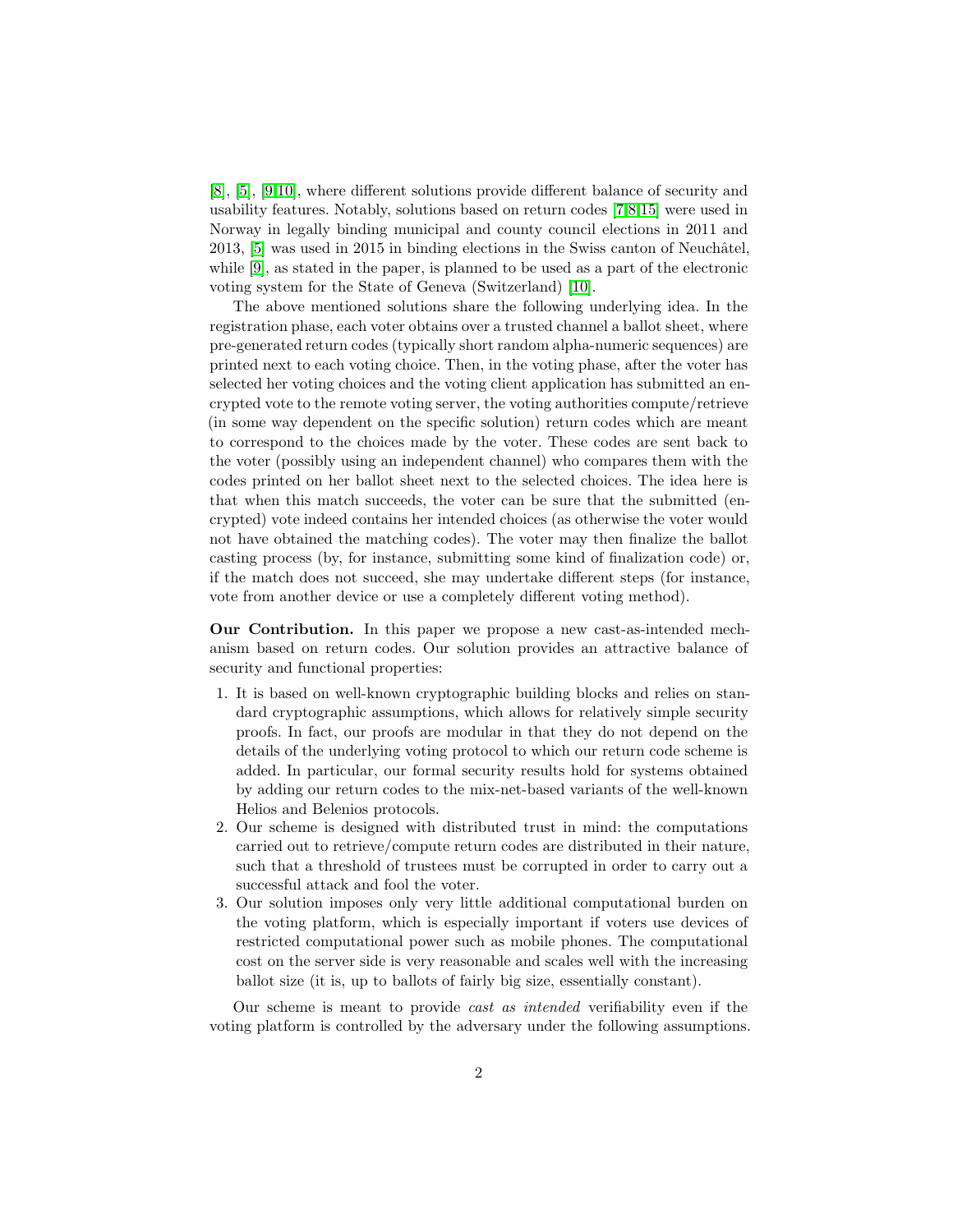First, we assume that not more than  $t-1$  tellers are corrupted (i.e. controlled by the adversary), where  $t$  is the threshold of the used threshold-decryption scheme. Second, we assume that the printing facility and the ballot delivery channel are not corrupted. Under these assumptions, if the voter during the voting process obtains the expected return codes (that is the codes printed on her ballot sheet next to her intended choices), then the cast ballot is guaranteed to contain the intended voter's choice.

We note that the second assumption is shared with other return code solutions. It is a strong assumption and requires special measures in order to be justified in specific deployments. The same assumption (in addition to the standard assumptions that the voter platform is honest and that at most  $t-1$  tellers are corrupted) is necessary for voters' privacy. Finally, note that our scheme (similarly to most of the return code solutions; see below for more discussion) is not meant to provide receipt freeness.

On the technical level, our scheme is inspired by the PGD system [\[14,](#page-15-2)[11\]](#page-15-3) which however does not implement the idea of returns codes, but instead the one of voting codes (where a voter submits codes corresponding to her choice). Sharing some similarities with this construction, our system differs substantially from PGD in many aspects.

As an additional contribution of this paper, we demonstrate an attack on a return code scheme recently proposed in [\[9,](#page-14-4)[10\]](#page-14-5) which was planned to be used in the context of the Geneva Internet voting project (see below for more details).

Related Work. As already mentioned, our scheme is inspired by the PGD system [\[14,](#page-15-2)[11\]](#page-15-3) and, on the technical level, uses some similar ideas: it uses distributed PETs (plaintext equivalence tests) to match the submitted ballots against a pre-published encrypted code table. Our scheme, however, differs from PGD in some significant ways. Our scheme scales better with increasing ballot complexity (PGP performs one PET for every entry in the voter's code table; we perform only one PET per voter even for relatively complex ballots). On the technical level we avoid the use of encrypted permutations (onions). Finally, PGD uses the idea of voting codes, where a voter submits codes corresponding to the chosen candidates (although the authors also suggest the possibility of using return codes). We note here that the use of voting codes (as in PGD) results in stronger ballot secrecy (the voting client does not get to learn how the voter's choice and hence it does not have to be trusted for ballot secrecy). As a trade-off, using voting codes tends to be less convinient for the voters.

In a series of results including [\[2](#page-14-0)[,13,](#page-15-0)[7,](#page-14-1)[8\]](#page-14-2), related to the Norwegian Internet voting projects ( $eValg2011$  and  $eValg2013$ ) [\[15\]](#page-15-1), the underlying, shared idea is as follows. The code for a voting option  $v$  (which is cast in an encrypted form  $Enc_{pk}(v)$ ) is deterministically derived from v using a per-voter secret s (it typically is  $v^s$ ). This derivation process is carried out by two servers (playing fixed, specific roles) in such a way that if only one of them is corrupted, the security goal of the return codes is not subverted. In order to make this idea work for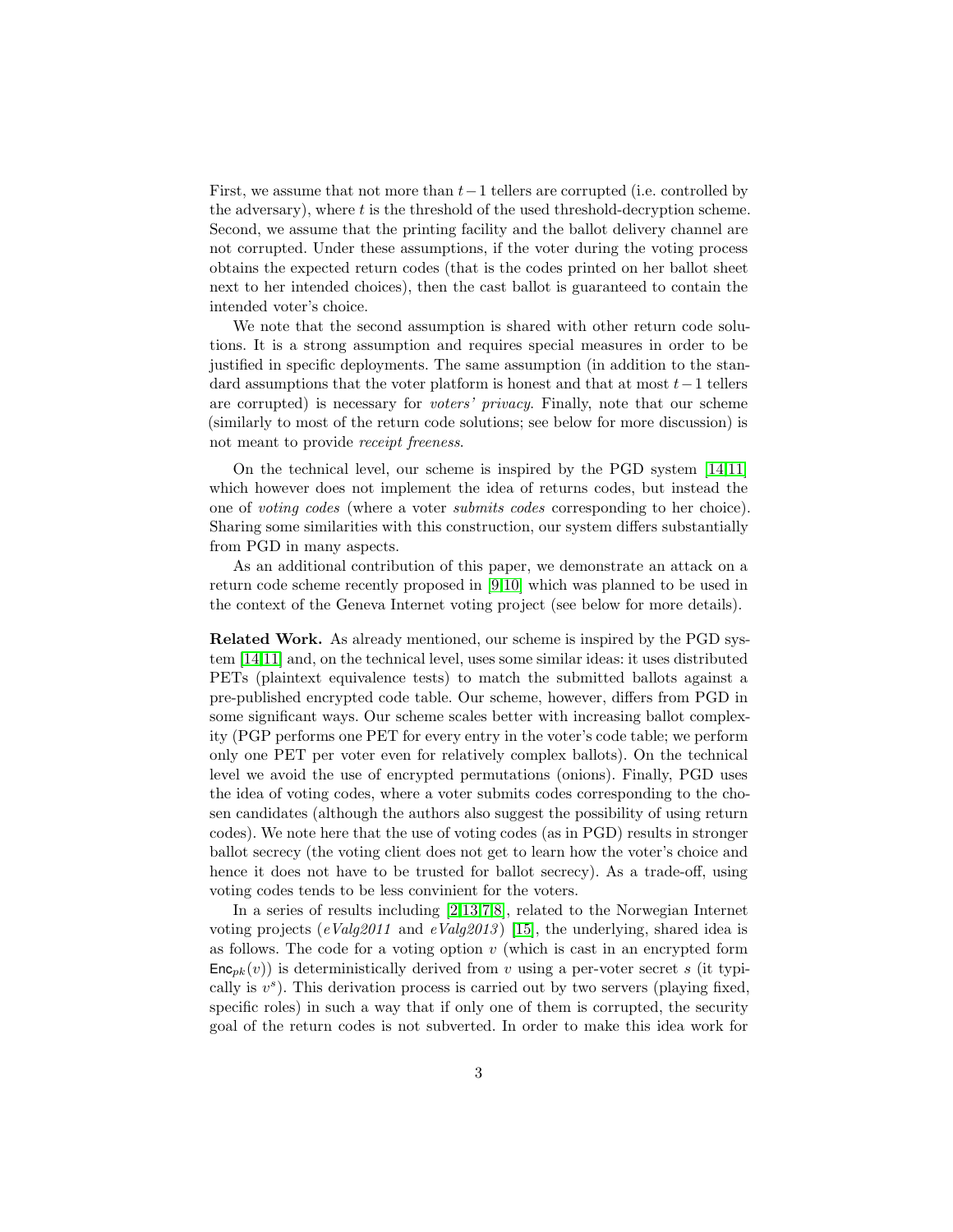more complex ballots, [\[7,](#page-14-1)[8\]](#page-14-2) uses a technique of combining codes, which however requires some non-standard cryptographic assumption (hardness of the SGSP problem, where SGSP stands for Subgroup Generated by Small Primes). These schemes (as opposed to ours) do not allow for more fine-grained distribution of trust: there are exactly two parties with specific roles, one of which must be honest.

The above idea was further transformed in a scheme proposed for the voting system in the canton of Neuchâtel in Switzerland  $[5]$ , with the main technical difference that in this system a voter holds one part of the secret used for code generation (which causes some usability issues which were addressed by introducing of a so-called usability layer, which unfortunately weakens security guarantees). Security of this construction relies on the same non-standard security assumption as [\[7](#page-14-1)[,8\]](#page-14-2) do and, similarly, there is no built-in fine grained mechanism for distributed trust. Compared to our system, this system requires much more complex computations on the voting platform, but less computations for the election authorities (although in both cases the ballot processing time on the server side is essentially constant independently of the number of voting options).

Recently, an interesting solution has been proposed in the context of the Geneva Internet voting project [\[9](#page-14-4)[,10\]](#page-14-5). This solution is based on oblivious transfer, where, intuitively, the security of the mechanism is provided by the fact that the authorities (even although they may know all the codes) do not know which codes are actually transfered to the voter. This provides some level of protection against vote buying schemes which otherwise could be very easily mounted by a dishonest authority (if a voter was willing to disclose her ballot sheet). To our knowledge, this is the only return-codes scheme with this property.

As a downside, in this protocol codes cannot be transfered using an independent channel (they must be transfered via the voter's platform), which rules out the use of this protocol in elections where re-voting is allowed. Furthermore, this protocol, again, uses the same non-standard cryptographic assumption as [\[7](#page-14-1)[,8\]](#page-14-2).

Finally, as already mentioned, we have discovered a serious flaw in this construction, described in detail in Appendix [B.](#page-16-0) Our attack violates the cast-asintended property of the scheme (the voter cannot be sure that the cast ballot represents her intended choice even if she receives the expected return codes) and can be mounted by an attacker who only controls the voting platrofm. In short, we show that such an attacker (which is exactly the kind of attacker the system is meant to defend against) can cast invalid ballots and still provide the voters with valid return codes. These invalid ballots are accepted by the voting server, tallied, and only discovered and rejected after tallying, when the link between the ballot and the voter has been hidden. Note that even if augmented the protocol with a mechanism enabling us to trace the mallformed decrypted ballots back to the voters, it would only point to dishonest voters' devices which cannot be held accuntable.

While there is a natural countermeasure for this attack (adding appropriate zero-knowledge proofs of well-formedness of the ballot), it comes with significant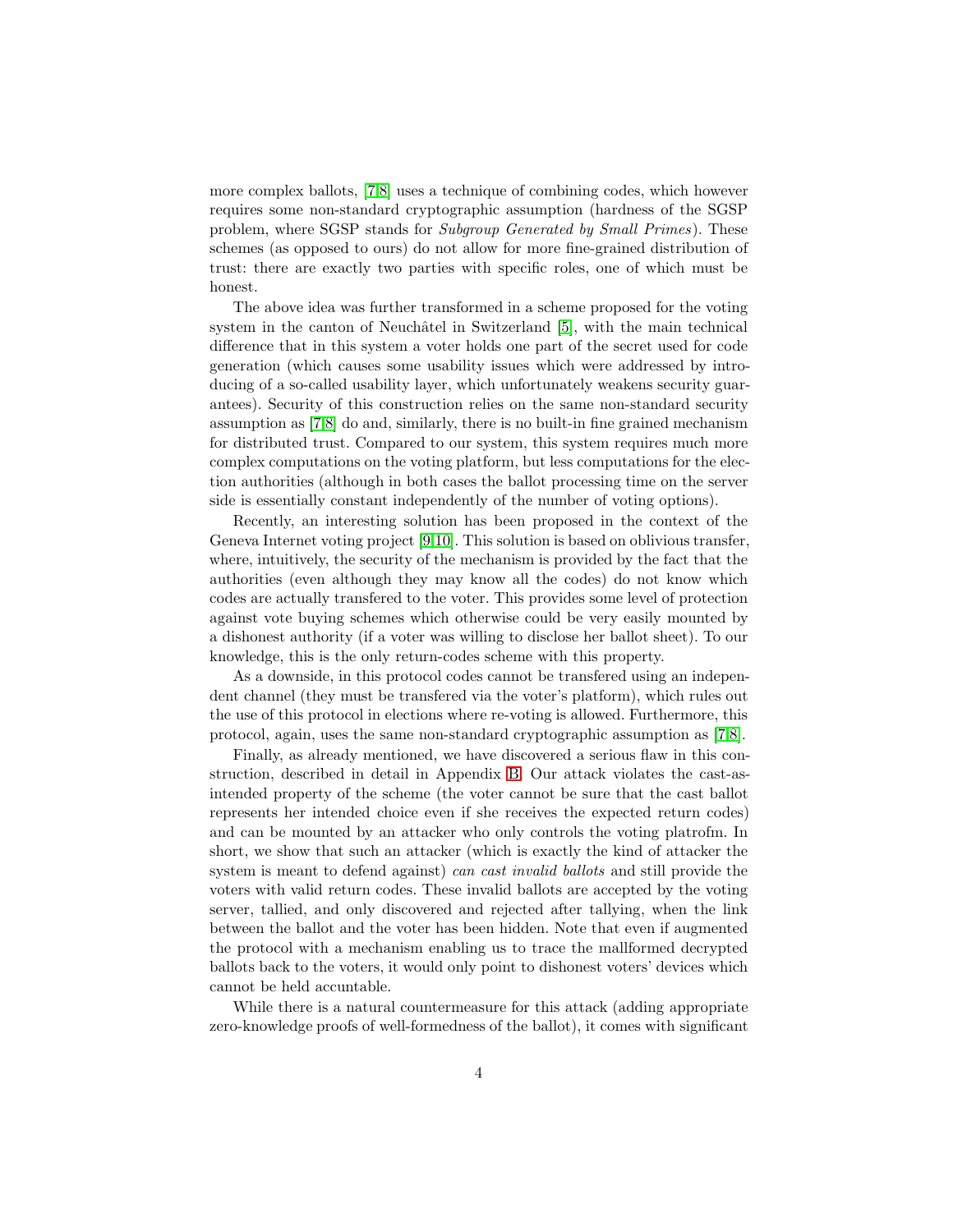degradation of performance: it works, roughly, in quadratic time with respect to the number of voting options, which renders this solution impractical for bigger ballots.[1](#page-4-0)

Structure of the paper. After introducing some preliminary definitions in (Section [2\)](#page-4-1) and providing an overview of the election process (Section [3\)](#page-5-0), we describe in Section [4](#page-6-0) a simple variant our scheme, applicable only for ballots with one binary choice. The general variant is described in Section [5,](#page-8-0) after which the security analysis is presented in Section [6.](#page-11-0) In appendices we provide some further details and demonstrate the mentioned attack on [\[9\]](#page-14-4).

# <span id="page-4-1"></span>2 Preliminaries

Our return code scheme uses the well-known ElGamal cryptosystem over a cyclic group G of quadratic residues modulo a safe prime  $p = 2q + 1$ . This cryptosystem is multiplicatively homomorphic (that is  $\mathsf{Enc}_{pk}(m) \cdot \mathsf{Enc}_{pk}(m')$  results in an encryption  $\mathsf{Enc}_{pk}(m \cdot m')$  if m and m' are elements of the underlying group). A distributed key generation protocol for the ElGamal cryptosystem (where n tellers jointly generate a secret key and the corresponding public key, and pre-determined threshold  $t < n$  out of n tellers is necessary for decryption) is proposed, for instance, in [\[6\]](#page-14-6).

A plaintext-equivalence test [\[12\]](#page-15-4) is a zero-knowledge protocol that allows the (threshold of) tellers to verifiably check if two ciphertexts  $c$  and  $c'$  contain the same plaintext, i.e. to check if  $\text{Dec}_{sk}(c) = \text{Dec}_{sk}(c')$ , but nothing more about the plaintexts of  $c$  and  $c'$ .

Our return codes solution can be added to any voting system with encrypted ballot of a form which is compatible with our scheme in the following sense: (1) ElGamal cryptosystem with threshold decryption, as introduced above, is used to encrypt voters' choices and (2) ballots contain zero-knowledge proofs of knowledge of the encrypted choices (which is a very common case); additionally, for the general case, we require that (3) voters' choices are encoded in a specific way (see Section [5\)](#page-8-0) before encryption. We do not fix details of the authentication mechanism nor those of the tallying process. In fact, our security proofs work independently of these details. Examples of voting systems compatible with our scheme are Helios [\[1\]](#page-14-7) and Belenios [\[4\]](#page-14-8) with mix-net-based tallying and, for the simple variant, also with homomorphic tallying.

<span id="page-4-0"></span><sup>&</sup>lt;sup>1</sup> We contacted the authors who confirmed the flaw and are working on a countermeasure for the attack. According to the authors (personal communication, May 15, 2017), they were able to find a solution which avoids quadratic time computations during the ballot casting, assuming instead quadratic-time pre-computations carried out by servers in the off-line phase.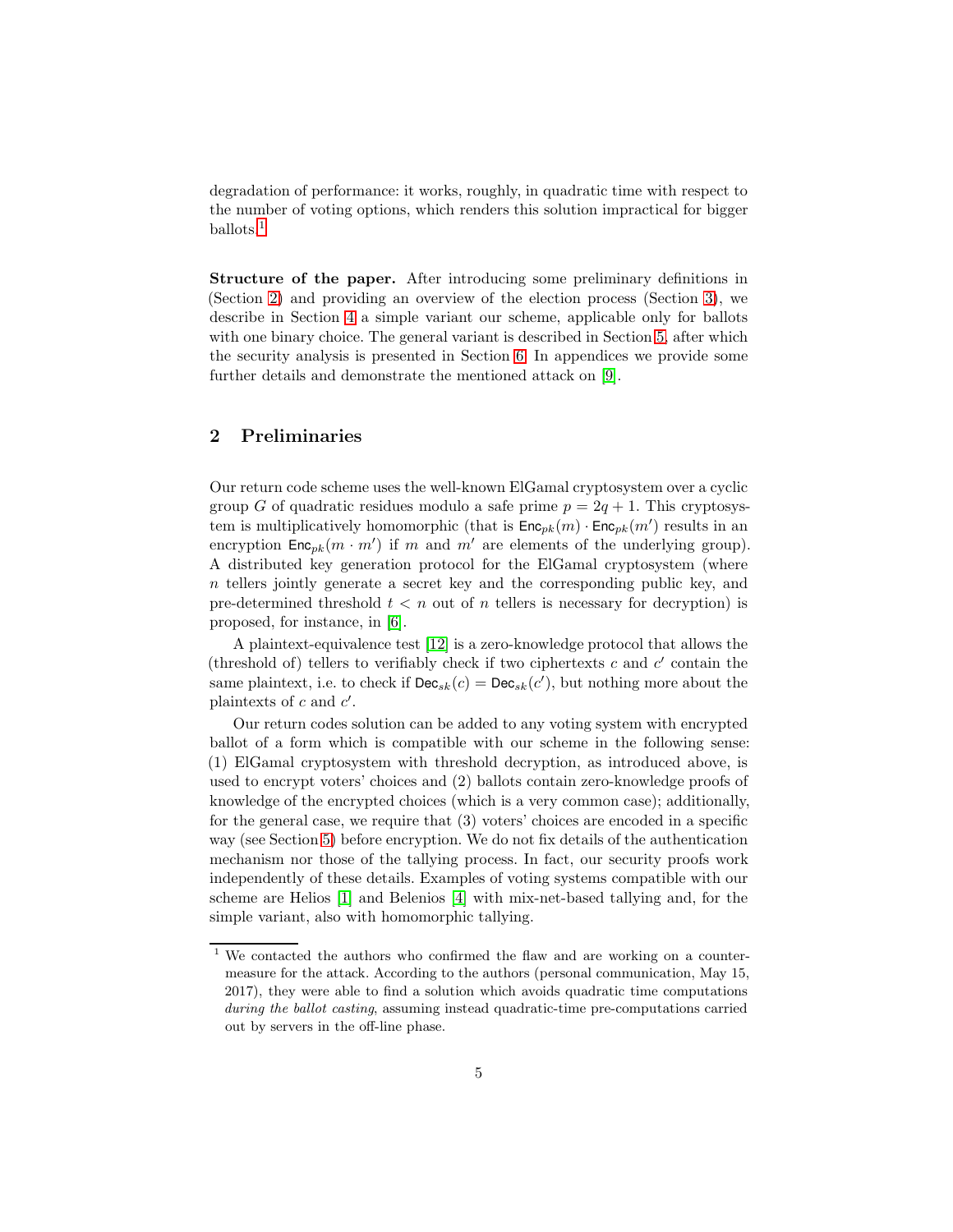# <span id="page-5-0"></span>3 Overview of the Election Process

In this section we present an overview of the voting process. Because our scheme (like other return codes solutions) is aimed at providing cast-as-intended verifiability even when the voting platform is potentially corrupted, we make the distinction between voters and their voting platform, that is devices, including the software potentially served by the voting server, voters use to cast ballots.

The election process is run by the set of authorities including:

- Tellers who jointly generate the public election key  $pk_e$  key and share the corresponding decryption key in a threshold manner. They also, similarly, jointly generate the *public code key*  $pk_c$  which will be used to encrypt codes in code tables and an auxiliary public key  $pk_a$  for which the corresponding secret key is known to every teller (here we do not need threshold decryption and use any CCA2-secure cryptosystem). The tellers take part in code table generation and generation of additional codes for voters (authentication, finalisation and confirmation codes). They may also carry out additional steps (such as ballots shuffling), as specified by the underlying protocol.
- Secure bulletin boards which, traditionally for e-voting systems, are used by voting authorities to publish results of various steps of the election procedure, including the final election result. Secure bulletin boards provide appendonly storage, where records can be published (appended) but never changed or removed.
- Voting server which is responsible for voters' authentication and ballot recording (where a ballot is published on a designated secure bulletin board).
- Printing facility, including the ballot sheets delivery, used to print ballot sheets in a trusted way and to deliver ballot sheets to eligible voters. The printing facility, in the setup phase generates its private/public encryption key pair and publishes the public key  $pk_p$ .

Our return code schemes supports the following, general ballot structure: a ballot may contain a number of voting options (candidates), where a voter can independently select each of these options (or, put differently, provide 'yes'/'no' choice independently for each voting option). Further restrictions can be imposed (such as for example, that exactly k or at most k options are selected) and checked after the ballots are decrypted. Note that with this ballot structure we can encode different types of ballots, such as for instance, ballots where each candidate can get more than one vote.

The election process consists of the following **voting phases**:

In the setup phase the tellers and the printing facility generate keys and codes, as described above. In the registration phase every eligible voter obtains (via a trusted channel) a ballot sheet. The ballot sheet contains an authentication code (used as a authentication measure; we abstract here from the details of the authentication mechanism and simply assume that a mechanism with sufficient security level is used), a *finalization code*, a *confirmation code*, and a list of voting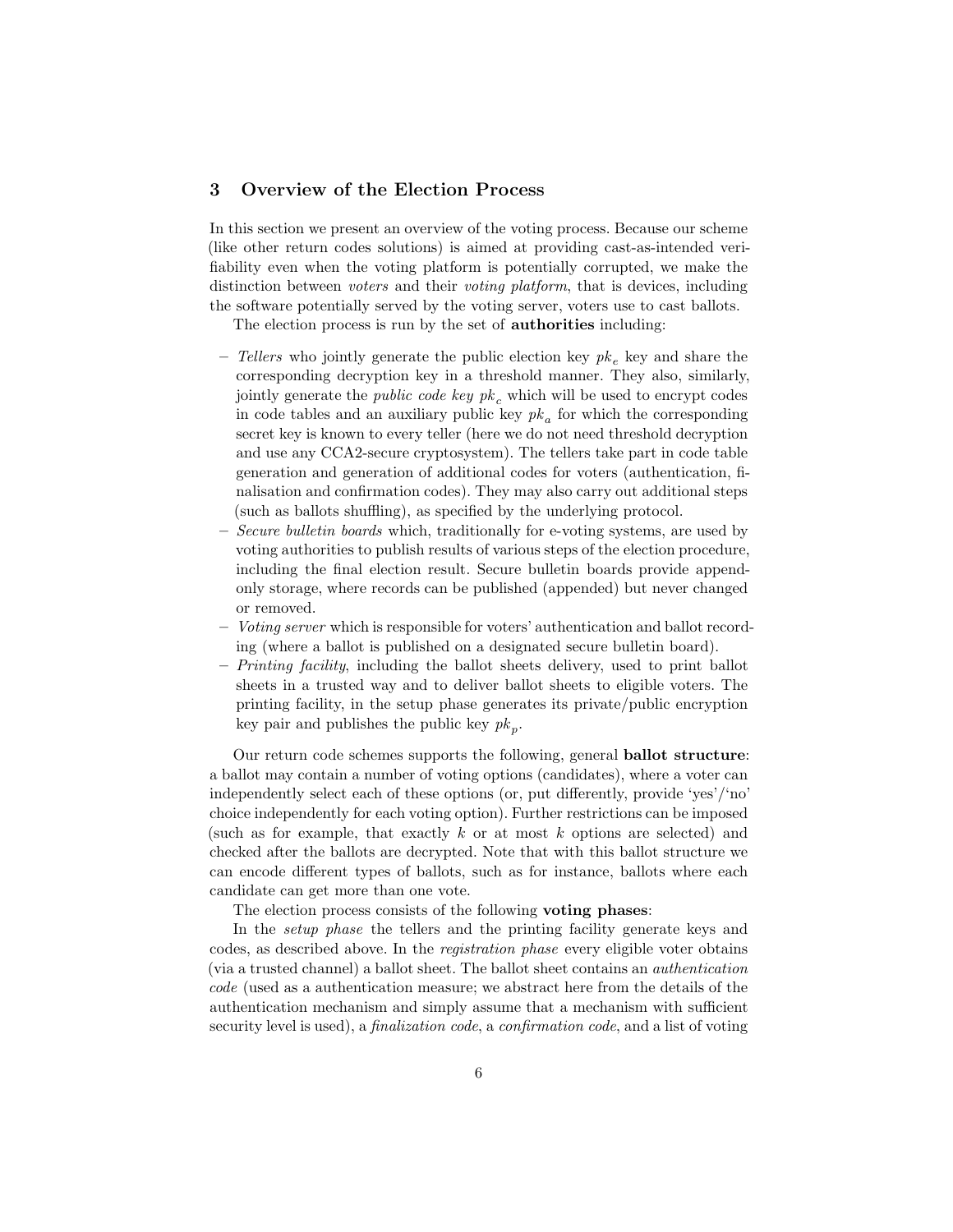options (candidates) with printed next to each of them two return codes: one for the 'no' choice and one for the 'yes' choice.

In the voting phase, the voter, using her voting platform and the authentication code, authenticates to the voting server and selects her choices. The voting platform creates a ballot with the selected choices and submits it to the voting server. The ballot is then processed by the voting authorities who send back to the voter (via the voting platform or via some other, independent channel) sequence of return codes that correspond to the cast (encrypted) choices. The voter compares the obtained codes with the ones printed on her ballot sheet to make sure that they indeed correspond to her intended choices. If this is the case, the voter provides the voting platform with the finalization code which is forwarded to the voting server. Given this finalization code, the voting server sends the confirmation code to the voter and completes the ballot casting process by adding the ballot to the ballot box. If something does not work as expected (the voter does not get the expected return codes or does not obtain the confirmation code after providing her finalisation code), the voter can undertake special steps, as prescribed by the election procedure (use, for instance, another device or the conventional voting method).

Finally, in the *tallying phase*, the ballots published on the ballot box are tallied and the result is computed.

## <span id="page-6-0"></span>4 The Variant with one Binary Choice

In this section, we present a simple variant of our scheme, where the ballot contains only one binary choice (two candidate races or 'yes'/'no' elections). This variant, while avoiding the technical details of the general variant, demonstrates the main ideas of the scheme.

Code table and ballot sheet. As shortly mentioned before, in the setup phase, the voting authorities generate for every voter an encrypted code table. We will now only describe the expected result of the code generation procedure, without going into the detail. Such details will be given in Section [5.2,](#page-10-0) where the general case is covered (which subsumes the simple case discussed in this section). We only mention here that code tables are generated in fully verifiable way.

The code generation procedure generates, for every voter, two random codes  $c_0$  and  $c_1$ , corresponding to the 'no' and 'yes' choice, and a random bit  $b$ , called a flip bit. It also generates for every voter a random finalization code and a confirmation code. Additionally, we assume that some kind of authentication codes for voters may be generated by this procedure as well, but we abstract away from the details of the authentication mechanism, as the presented construction does not depend on them.

The ballot sheet (delivered to the voter over a trusted channel) contains the authentication, finalization, and confirmation codes, the return codes  $c_0$  and  $c_1$  printed in clear next to, respectively, the 'no' and the 'yes' voting choice,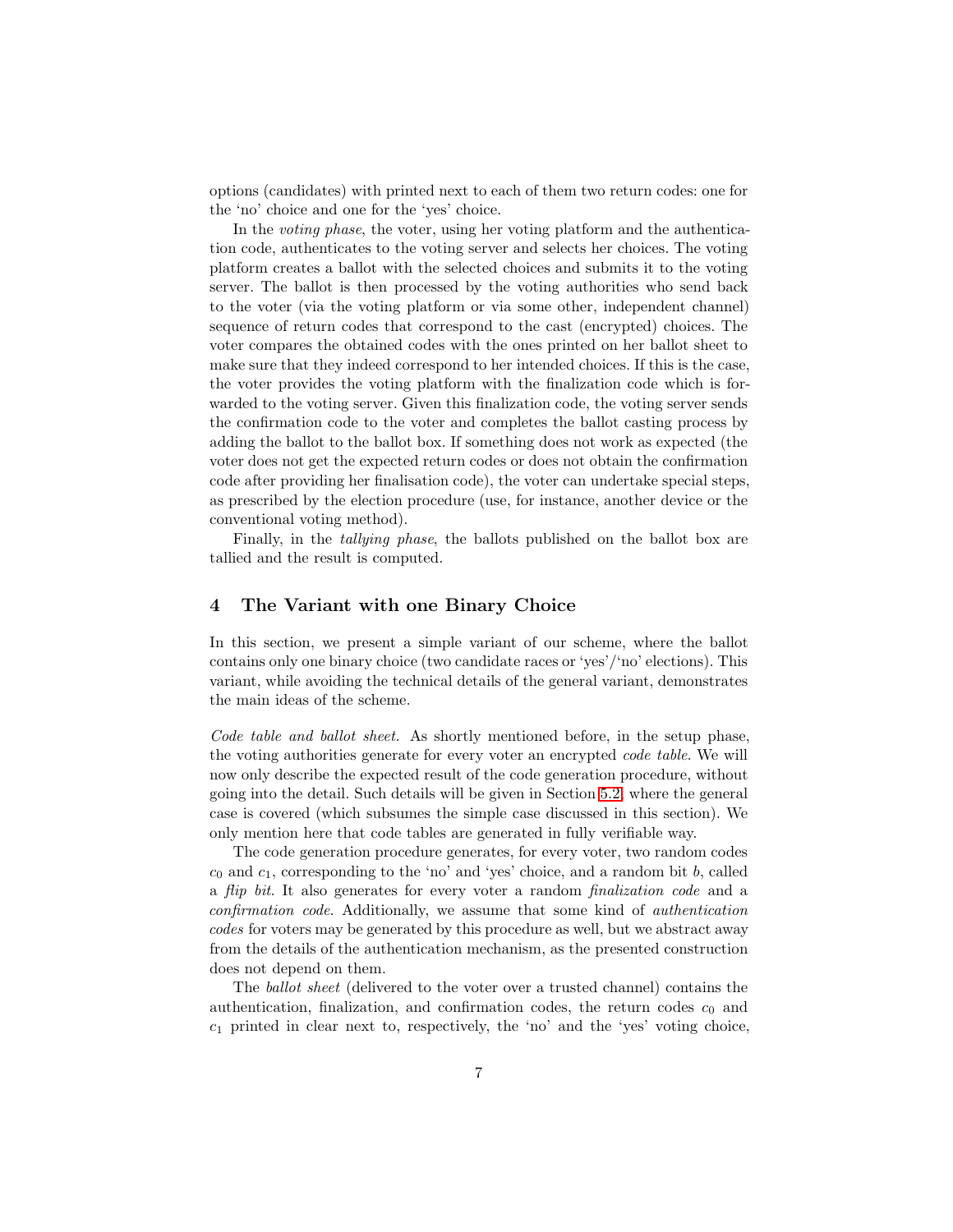and the flip bit b. For usability reasons, the flip bit can be integrated into the authentication code, so that the voter does not have to enter it separately.

The code table associated with the voter, published on a bulletin board, is of the form

$$
c_{\text{fin}}, e_{\text{conf}}, (e_0, d_0), (e_1, d_1)
$$

where  $c_{fin}$  is a commitment to the finalization code,  $e_{cont}$  is encryption of the confirmation code under  $pk_c$  and

$$
e_0=\textsf{Enc}_{pk_e}(b),\quad d_0=\textsf{Enc}_{pk_e}(c_b),\quad e_1=\textsf{Enc}_{pk_e}(1-b),\quad d_0=\textsf{Enc}_{pk_e}(c_{1-b}).
$$

Note that the this record contains the pair of ciphertexts corresponding to the 'no' choice (encrypted 0 and encrypted code  $c_0$ ) and the pair of ciphertexts corresponding to the 'yes' choice (encrypted 1 and encrypted code  $c_1$ ). The order in which these two pairs are placed depends on the flip bit (if the flip bit is 1 the order is flipped).[2](#page-7-0)

Ballot casting. The voter provides her voting application with her authentication code, the flip bit b, and her voting choice  $v \in \{0,1\}$ . The voting application produces a ballot containing

$$
w = \mathrm{Enc}_{pk_e}(v), \quad \mathrm{Enc}_{pk_a}(\tilde{b}), \quad \pi
$$

where  $\tilde{b} = v \oplus b$  and  $\pi$  is a zero-knowledge proof of knowledge of the plaintext in the ciphertext  $w(\tilde{b}$  is encrypted in order to hide it from an external observer; the tellers will decrypt this value in the next step).

The voting authorities check the zero-knowledge proof  $\pi$ , decrypt  $\tilde{b}$ , select  $e_{\tilde{b}}$ from the voter's table and perform the PET of this ciphertext with the ciphertext w submitted by the voter's platform. It is expected that this PET succeeds (which is the case if the voting platform follows the protocol and the ballot sheet and the code table are correctly generated). If this is the case, the corresponding encrypted code  $d_{\tilde{b}}$  is decrypted (which should result in  $c_v$ ) and delivered to the voter. The voter makes sure that, indeed, the return code is  $c_v$ , i.e. it corresponds to the voting choice v, before she provides her finalization code (in order to finalize the ballot casting process). The voting authorities check that the provided finalization code is a valid opening for the commitment  $c_{\text{fin}}$ . If this is the case, they finalise the ballot casting process: they jointly decrypt the confirmation code, send it to the voter, and add the voter's ballot to the ballot box.

Tallying. Finally, after the voting phase is over, ballots collected in the ballot box are tallied. We abstract here from the details of the tallying procedure. Importantly, our security results work regardless of the details of this procedure.

<span id="page-7-0"></span><sup>&</sup>lt;sup>2</sup> Note that the plaintext are first mapped into G before being encrypted; for an appropriate choice of the mapping, we obtain a system which coincides with the general variant with  $k = 1$  and, furthermore, allows for homomorphic tallying.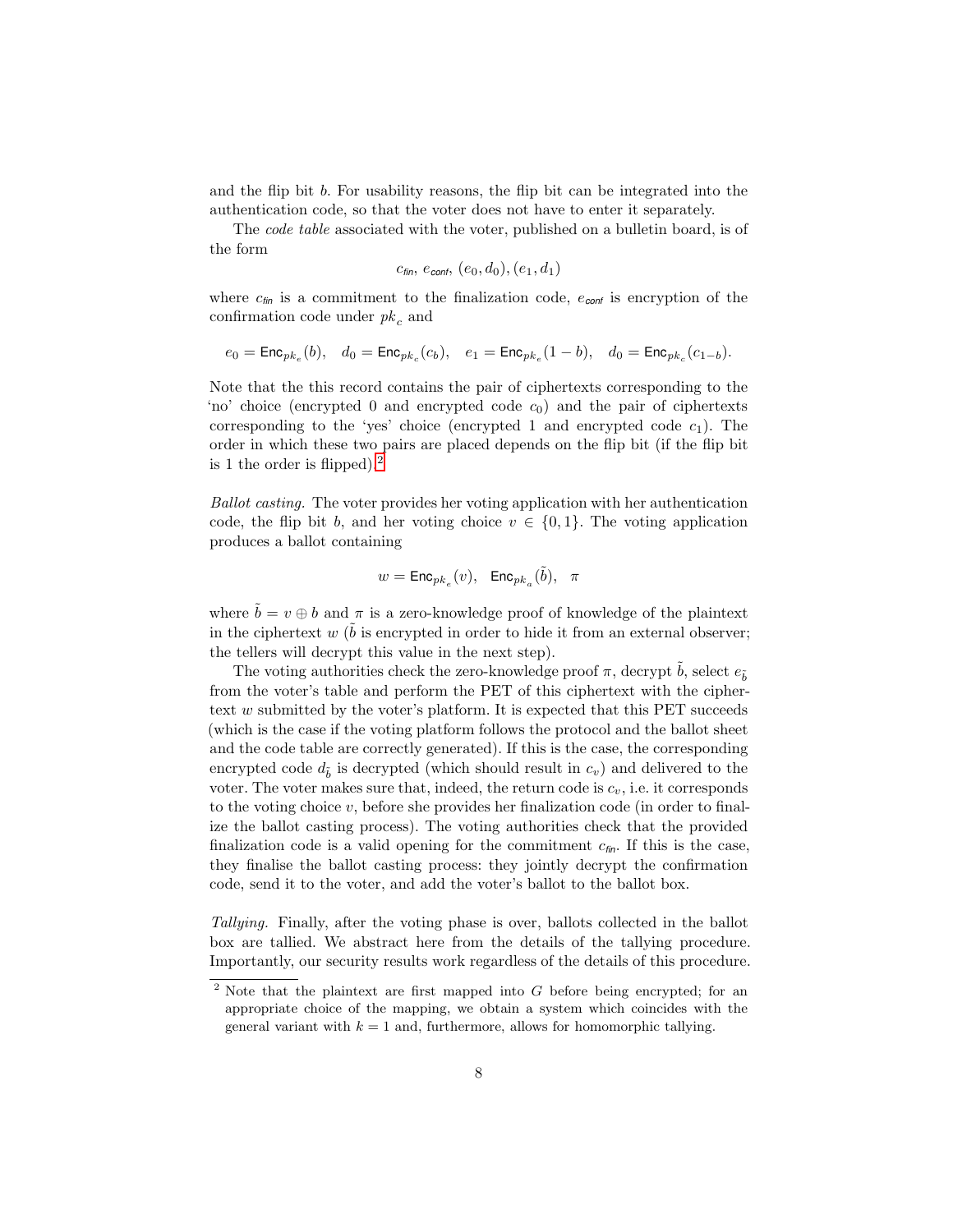The intuition behind security of this scheme is as follows. Because, of the correctness of the code table and PET operations (which is ensured by zero-knowledge proofs), if the PET succeeds, then the decrypted code must be the return code corresponding to the actual plaintext in the encrypted ballot. To fool the voter, an adversary would have to send him the code contained in the second ciphertext which has not been decrypted. But the best the adversary can do—not being able to break the used encryption scheme—is blindly guess this code, which gives him very small probability of success.

Remark 1. For this simple variant, we do not really need to include the flip bit in the ballot sheet: the ciphertext  $w$  could be matched, using the PET protocol, against both  $e_0$  and  $e_1$ , one of which should succeed, which would determine b. Including the flip bits in the ballot sheets is however crucial for efficiency of the general variant.

We can note that the additional computational cost of this scheme added to the voting platform is only one encryption. The computational cost incurred by this scheme on the server side (per one voter) is one additional decryption to decrypt ˜b, one verifiable PET, and one distributed decryption to decrypt the return code.

As we will see in a moment, the general variant of our scheme (with  $k$  independent choices) can be seen as a combination of  $k$  simple cases as described here with some optimisations. Interestingly, with these optimisations, the additional computational cost incurred by our scheme—if the size of the ballot does not grow too much—remains essentially the same.

### <span id="page-8-0"></span>5 The General Variant

In this section we present the general variant of our code voting scheme, where ballots can contain some number  $k$  of independent binary choices, one for each voting option. This variant is expressive enough to handle wide variety of complex ballots. Despite some technical details used for optimisation, this variant shares the same underlying idea, illustrated by the simple variant.

We assume some encoding  $\gamma$  of the voting options  $1, \ldots, k$  as elements of the group  $G$  such that the voter's choice, which is now a subset of individual voting options, can be encoded as the multiplication of the encodings of these individual options. Of course, we assume that the individual voting options can be later efficiently retrieved from such an encoding. As an example of such encoding we can use the technique used for instance in [\[5](#page-14-3)[,9\]](#page-14-4), where the voting options are encodes as small prime numbers which belong to the group G.

Similarly, we assume a family of efficient encodings  $\delta_i$   $(i \in \{1, ..., k\})$  from the set of return codes to the group G, such that individual codes  $c_1, \ldots, c_k$  can be efficiently extracted from the product  $\delta_1(c_1)\cdots \delta_k(c_k)$ . An example of such an encoding is given in Section [A.](#page-15-5)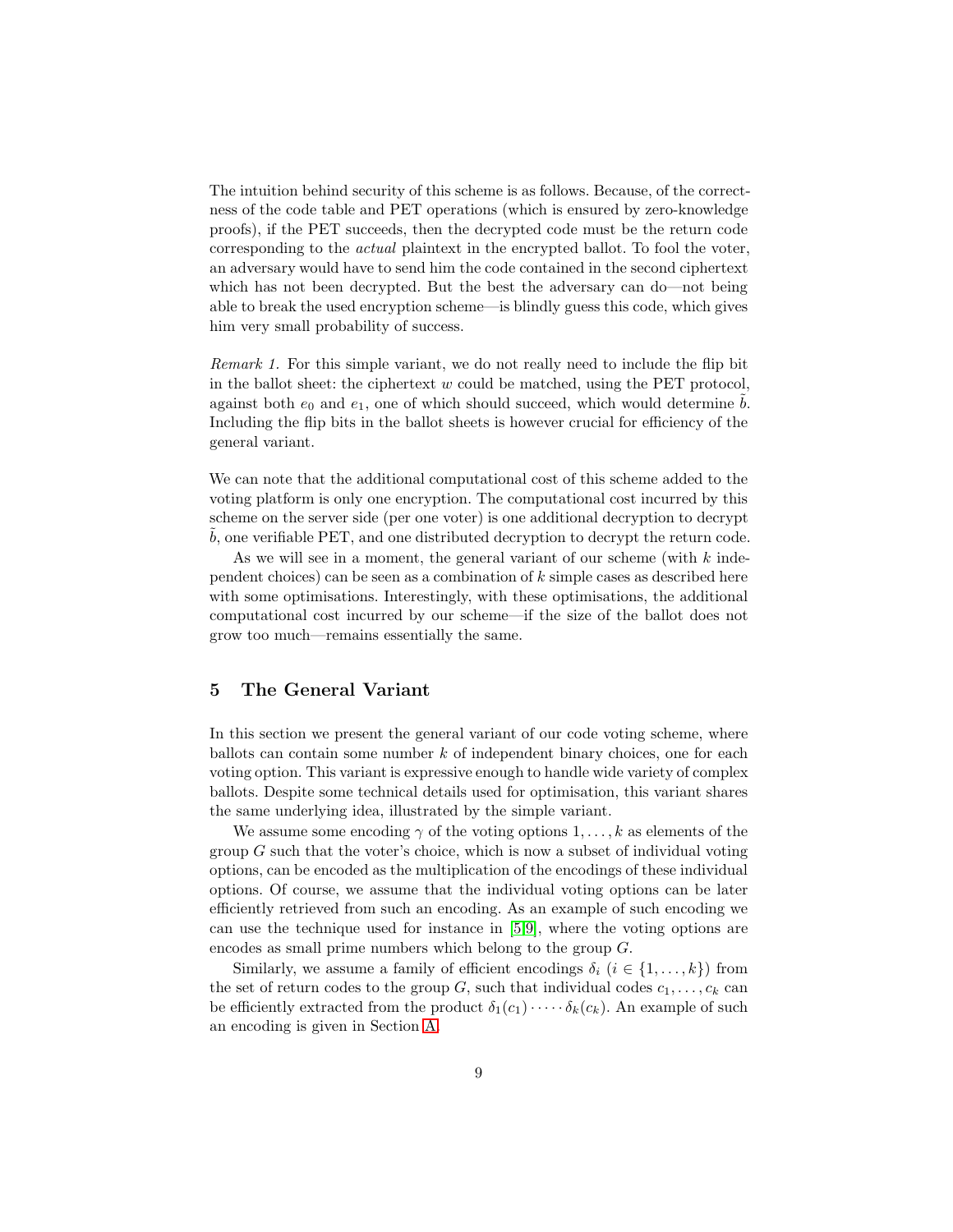#### 5.1 Ballot Structure and Voting Procedure

Code table and ballot sheets. The code generation procedure is described in details in Section [5.2.](#page-10-0) In addition to finalisation and confirmation codes which are generated as previously, this procedure generates, for every voter and every voting option  $i \in \{1, ..., k\}$ , two random codes  $c_i^0$  and  $c_i^1$  corresponding to, respectively, the 'no' and 'yes' choice. It then generates a random sequence of flip bits  $\mathbf{b} = b_1, \ldots, b_k$ , where  $b_i \in \{0, 1\}$ .

The ballot sheet sent to the voter contains now, besides the authentication, finalisation, and confirmation codes, return codes  $(c_1^0, c_1^1), \ldots, (c_k^0, c_k^1)$  printed in clear next to corresponding voting options and marked as, respectively the 'no' and the 'yes' choice. It also contains the flip bits  $\boldsymbol{b}$  (as before, this vector can be integrated in the authentication code).

The published code table associated with the voter contains, as before c*fin*, e*conf* and

$$
(u_i^0, u_i^1)_{i=0}^k = (t_i^{b_i}, t_i^{1-b_i})_{i=0}^k
$$

where

$$
t_i^0 = (\mathrm{Enc}_{pk_e}(1),\ \mathrm{Enc}_{pk_c}(\delta_i(c_i^0)) \quad \text{ and } \quad t_i^1 = (\mathrm{Enc}_{pk_e}(\gamma(i)),\ \mathrm{Enc}_{pk_c}(\delta_i(c_i^1)).
$$

Note that  $t_i^0$  corresponds to the 'no' choice (it contains an encryption of 1 and the encoded code for 'no') and  $t_i^1$  corresponds to the 'yes' choice (it contains an encryption of the encoded option  $i$  and the encoded code for 'yes'). Note also that  $u_i^{b_i} = t_i^0$  and  $u_i^{1-b_i} = t_i^1$ .

Ballot casting. The voter provides her voting application with her voting choice  $v_1, \ldots, v_k \in \{0,1\}$  and the bit sequence **b**. The voting application computes  $v = \prod_{i \in V} \gamma(i)$ , where we define V as the set  $\{j : 1 \le j \le k, v_j = 1\}$ , and produces a ballot containing

$$
w = \mathrm{Enc}_{pk_e}(v), \quad \mathrm{Enc}_{pk_a}(\tilde{\pmb{b}}), \quad \pi
$$

where  $\pi$  is, as before, a zero-knowledge proof of knowledge of the plaintext of w and  $\tilde{\boldsymbol{b}} = \tilde{b}_1, \dots, \tilde{b}_k$  with  $\tilde{b}_i = b_i \oplus v_i$ .

The voting authorities decrypt  $\tilde{b}$  and select the values  $w_i = u_i^{\tilde{b}_i}$ , for  $i \in$  $\{1, \ldots, k\}$ . Note that if the voter has *not* chosen the *i*-th election option, then  $w_i = u_i^{b_i} = t_i^0$ , by the definition of u. Otherwise,  $w_i = u_i^{1-b_i} = t_i^1$ .

The voting authorities multiply  $w_1, \ldots, w_k$  (component-wise) obtaining the pair  $(e^*, c^*)$ , where  $e^*$  should be (if the voter platform followed the protocol) encryption of  $v = \prod_{i \in V} \gamma(i)$ . The voting authorities perform the PET of  $e^*$  with the encrypted choice  $w$  from the ballot. If this PET fails, the casting procedure is canceled. Otherwise, the decryption tellers jointly decrypt  $c^*$ . Observe that, by the properties of the published code table, this decrypted value is the product of  $\delta_j(c_j^{\bar{v}_j})$ , i.e. it is the product of the codes corresponding to the choices made by the voter. This value is decomposed into individual codes  $c_1^{v_1}, \ldots c_k^{v_k}$  and sent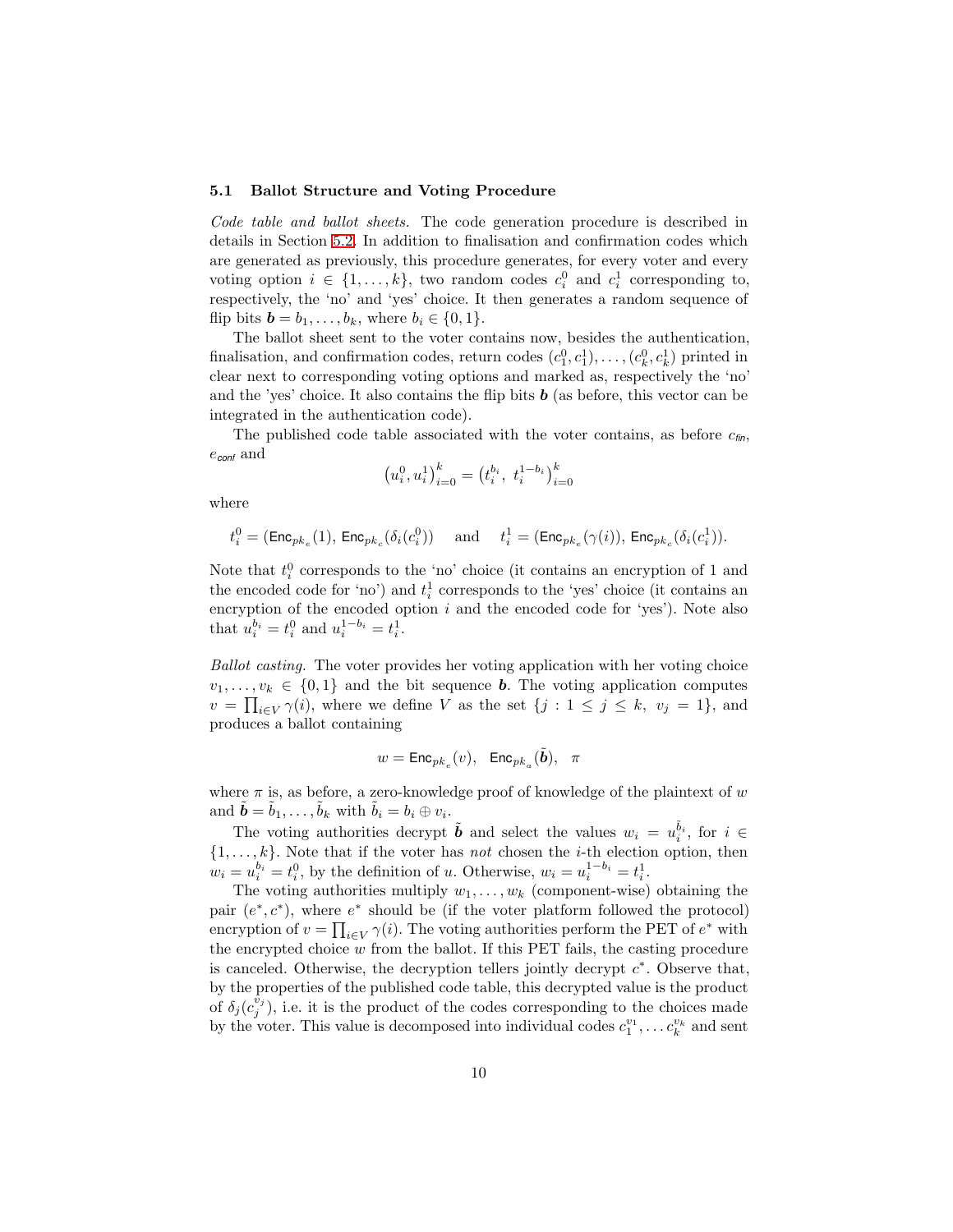to the voter (via the voting platform or an independent channel). As before, the voter makes sure that the received codes correspond to her choices before providing the finalisation code.

Note that the ballot processing on the server side only requires one verifiable PET, one decryption and one threshold decryption, independently of the number  $k$  of the voting options, plus some number of multiplications and divisions (which depends on  $k$ ), as long as  $k$  codes can be efficiently represented as one element of the group G which is in detail discussed in Section [A.](#page-15-5)

#### <span id="page-10-0"></span>5.2 Code Table Generation

The code table generation presented below is fully verifiable. Note that we could also consider a version without zero-knowledge proofs, but with partial checking instead, where a bigger number of records is produced and the some of them (randomly selected) are open for audit.

We will assume that the code generation procedure is carried out by the tellers, but it can by carried out by any set of independent parties, as it does not require possession of any secret keys. We will present here a version, where, for the same voting option, distinct voters obtain distinct codes, although different variants are also possible (and may be useful if the number of voters is very big).

The set of codes is Codes =  $\{1, \ldots, m\}$  with  $m > 2n$ , where n is the number of voters (reasonable values for  $m$ , that is values corresponding to desired security levels, can be determined using Theorem [3\)](#page-13-0).

For simplicity of presentation, in the following, we will leave out handling of the authentication, finalization and confirmation codes. The procedure consists of the following steps.

1. For every voting option  $j$ , the tellers deterministically compute

 $\mathsf{Enc}_{pk_c}(\delta_j(1)), \mathsf{Enc}_{pk_p}(1), \ldots, \mathsf{Enc}_{pk_c}(\delta_j(m)), \mathsf{Enc}_{pk_p}(m).$ 

where all the ciphertext are obtained using the pre-agreed randomness 1.

2. The tellers shuffle the above sequence of ciphertexts using a verifiable mix net obtaining a sequence of the form

$$
\text{Enc}_{pk_c}(\delta_j(c_1)), \text{Enc}_{pk_p}(c_1), \ldots, \text{Enc}_{pk_c}(\delta_j(c_m)), \text{Enc}_{pk_p}(c_m),
$$

where  $c_i = \pi(i)$  for some permutation  $\pi$  and the ciphertext are re-randomized. Note that for this we need to use a version of verifiable mixing which applies the same permutation (but independent re-randomization factors) to pairs of ciphertexts. Such generalizations of know verifiable shuffling algorithms are possible.[3](#page-10-1)

<span id="page-10-1"></span><sup>&</sup>lt;sup>3</sup> In particular, it is straightforward to generalize the shuffle protocol of [\[3\]](#page-14-9) to provide such functionality.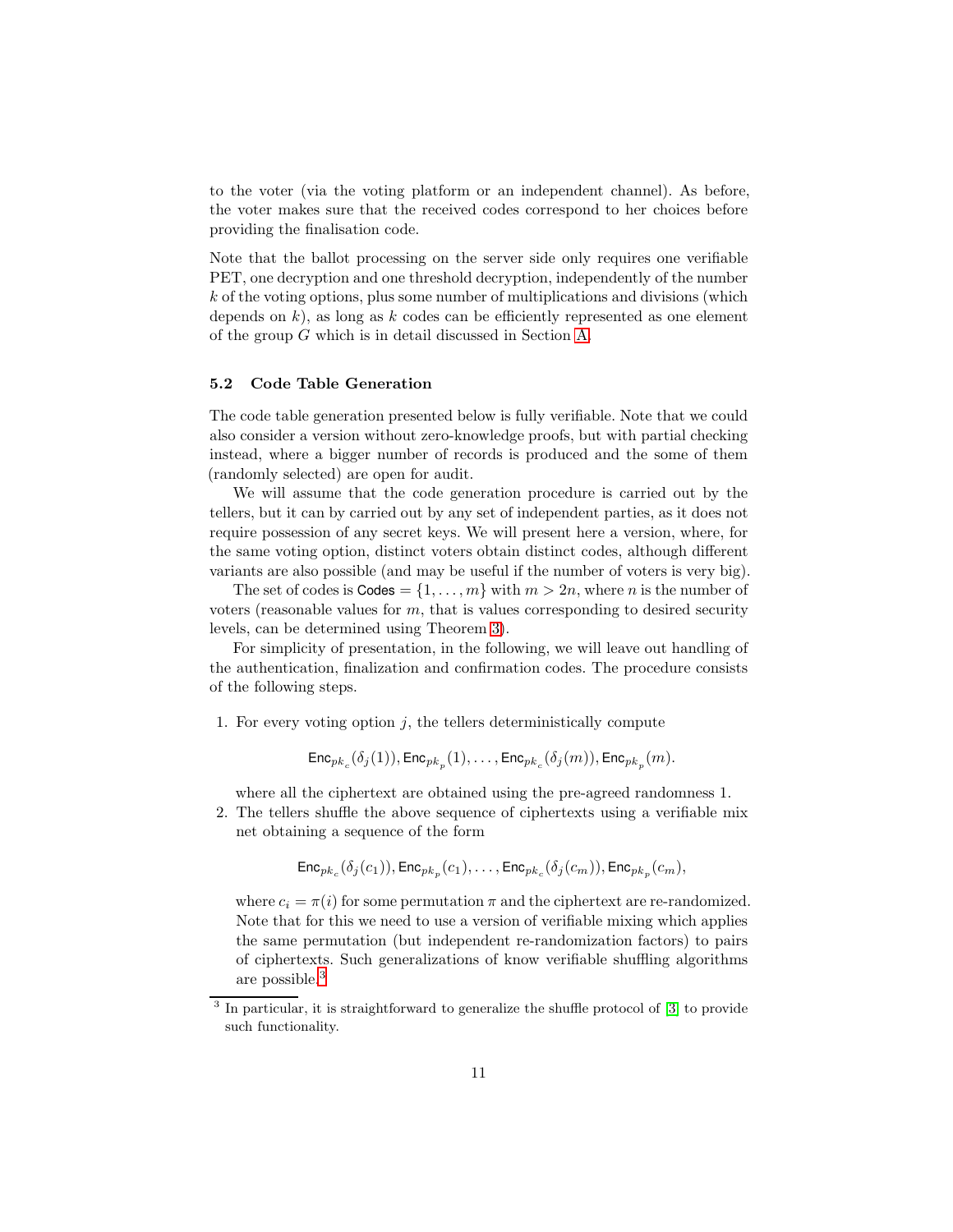3. The tellers take the consecutive encrypted codes produced in the previous step and organize them into the records of the following form, one for each voter i:

$$
\left\{\begin{array}{l} \mathsf{Enc}_{pk_p}(0), \mathsf{Enc}_{pk_p}(c'_j), \mathsf{Enc}_{pk_p}(1), \mathsf{Enc}_{pk_p}(c''_j), \end{array}\right.\\ \left.\begin{array}{l} \mathsf{Enc}_{pk_e}(1), \mathsf{Enc}_{pk_e}(\delta_j(c'_j)), \mathsf{Enc}_{pk_e}(\gamma(j)), \mathsf{Enc}_{pk_e}(\delta_j(c''_j)) \end{array}\right\}_{j \in \{1, \ldots, k\}}
$$

where the ciphertext with (encoded) choices are generated deterministically with the randomness 1.

- 4. The tellers perform, one after another, series of micro-mixes for every such a record: Each teller, for the input record  $R = (a_1, b_1, a_2, b_2, a'_1, b'_1, a'_2, b'_2)$ (which is the output of the previous teller or, for the first teller, the record produced in the previous step) picks a random bit. If this bit is 0, then it only re-encrypts all the elements  $R$ . If the flip bit is 1, then, in addition, it accordingly flips the elements of the record and outputs a re-encryption of  $R' = (a_2, b_2, a_1, b_1, a'_2, b'_2, a'_1, b'_1)$ . The teller produces a zero-knowledge proof of correctness of this operation (such step can be implemented as a verifiable mixing operation; it can be also realized using disjunctive Chaum-Pedersen zero-knowledge proofs of the fact that the resulting record is either a re-encryption of  $R$  or  $R'$ ).
- 5. The parts of the records encrypted with  $pk_c$  and  $pk_e$  are published in voters' code tables. The parts encrypted with  $pk_p$  are given to the printing facility which decrypts the records. The decrypted content contains the return codes and (implicitly, via the order of plaintexts) the flip bit sequence b.

<span id="page-11-1"></span>Because, in the above procedure, all the operation are fully deterministic or with appropriate zero-knowledge proofs, we obtain the following result.

Theorem 1. The above procedure is corrects, i.e. it produces correctly linked ballot sheets and encrypted code tables with overwhelming probability. Moreover, unless the threshold of trustees are dishonest, only the printing facility learns how codes are distributed amongst voters.

# <span id="page-11-0"></span>6 Security Analysis

As noted in the introduction, coercion resistance and receipt-freeness are not the goals of our scheme. In fact, the use of return codes, as in many similar solutions, specifically makes the scheme prone to vote selling if dishonest authorities are involved in the malicious behaviour.

The results presented in this section are stated for the case where re-voting is not allowed. For the case with re-voting (casting multiple ballots, of which, say, the last is counted), we expect that the privacy result holds (we leave however the proof for future work), while only a weaker form of cast-as-intended verifiability than the one presented in Section [6.2](#page-13-1) can be guaranteed: namely, we have to assume that an independent channel is used to send return codes to voters and that both the tellers (who see the sent return codes) and this channel are honest.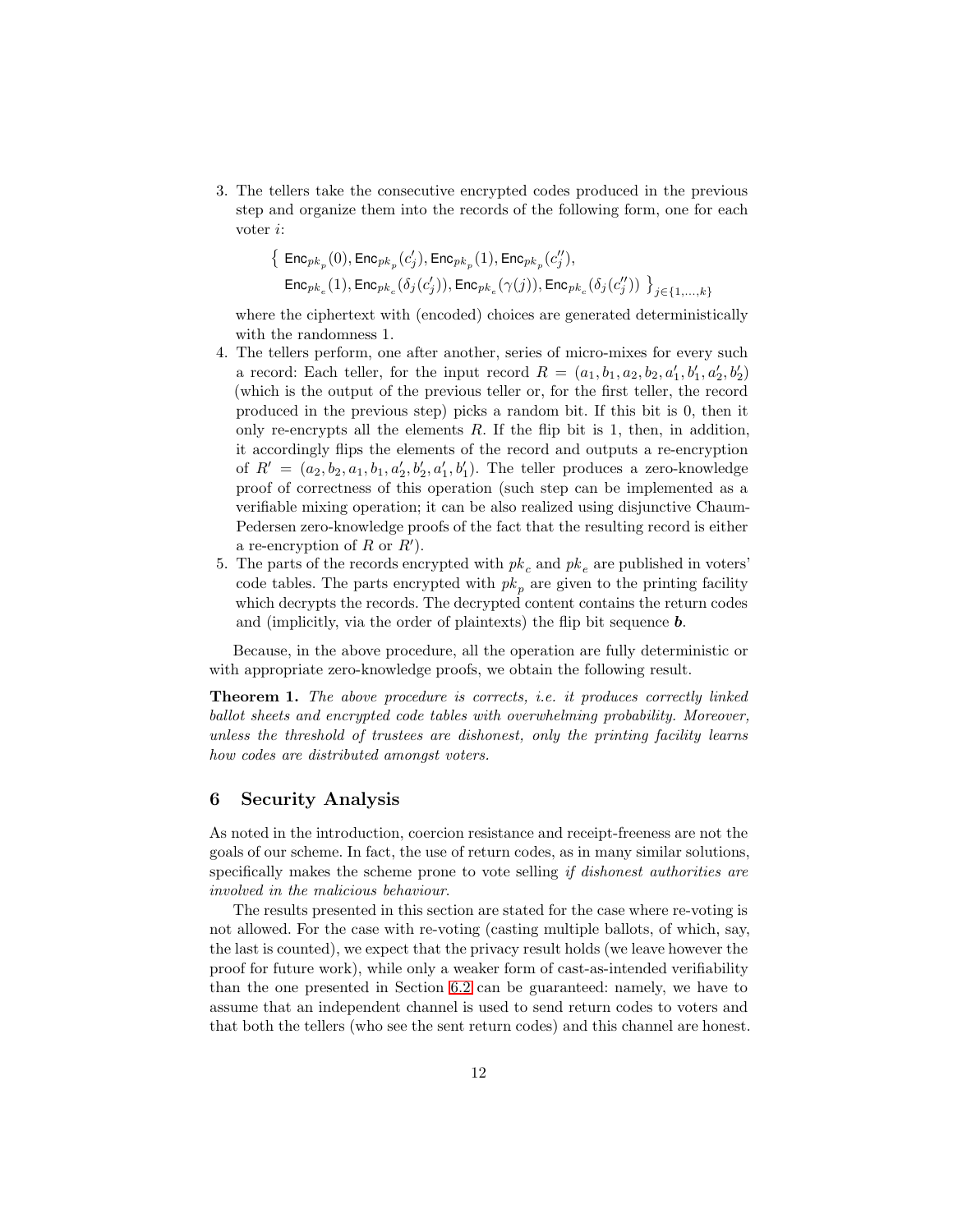#### 6.1 Ballot Secrecy

Ballot secrecy means, informally, that it is impossible (for an adversary) to obtain more information about the choices of individual honest voters (that is voters following the protocol), than can be inferred from the explicit election result. Our code voting scheme provides voters privacy under the following assumptions:

- P1. The voting platform is not corrupted.
- P2. At most  $t 1$  tellers are corrupted, where t is the threshold for decryption.
- P3. The printing facility and the ballot sheet delivery channel are not corrupted.

The first two assumptions are standard and for voters' privacy and shared by many e-voting protocols (using and not using return codes). The third assumption is also shared by any code voting scheme (where codes need to be printed and delivered to the voter). Therefore, in this sense, these are the minimal assumptions for electronic voting with return codes.

Note also, that the informal definition of privacy given above only protect honest voters who, in particular, do not reveal their ballot sheet to another parties, excluding voters who want to sell their ballots.

We formalize the above notion of privacy using the following game between the adversary and the system  $P$  representing the honest components of the evoting system, where the adversary gets to control all but two (honest) voters. For simplicity of presentation, we consider here the simple case where voters have only one yes/no choice. We will consider two variants of  $P$ : variant  $P_0$ , where the first of the honest voters votes for the 'no' option and the second honest voters chooses the 'yes' option, and variant  $P_1$ , where the choices of the honest voters are swapped. With these definitions, we express the notion of privacy by requiring that there is no polynomially bounded adversary A which can detect if he is interacting with  $P_0$  or  $P_1$  (up to some negligible probability), that is:

<span id="page-12-0"></span>
$$
Prob[P_0 \parallel A \mapsto 1] \equiv_{\text{negl}} Prob[P_1 \parallel A \mapsto 1]
$$
 (1)

where  $P_i \parallel A \mapsto 1$  denotes the event that in the run of the system composed of  $P_i$ and  $A$ , the adversary outputs 1 (accepts the run). We assume that the adversary can interact with the system in the following way: it interacts with the honest tellers playing the role of the dishonest tellers (in all the protocol stages). It also casts ballots of the dishonest voters and, at some chosen time, triggers the honest voters to cast their ballots.

We will now establish our privacy result in a modular way, independently of many details of the underlying voting system to which our return code scheme is added. We only assume that the system has the structure which allows for the described above game and which uses ballot encoding 'compatible' with our construction, as described in Section [2.](#page-4-1)

<span id="page-12-1"></span>**Theorem 2.** Let U be the underlying voting protocol and let P denote the protocol obtained from U by adding our return code scheme. If U provides ballot secrecy, as expressed by  $(1)$ , then P provides secrecy as well.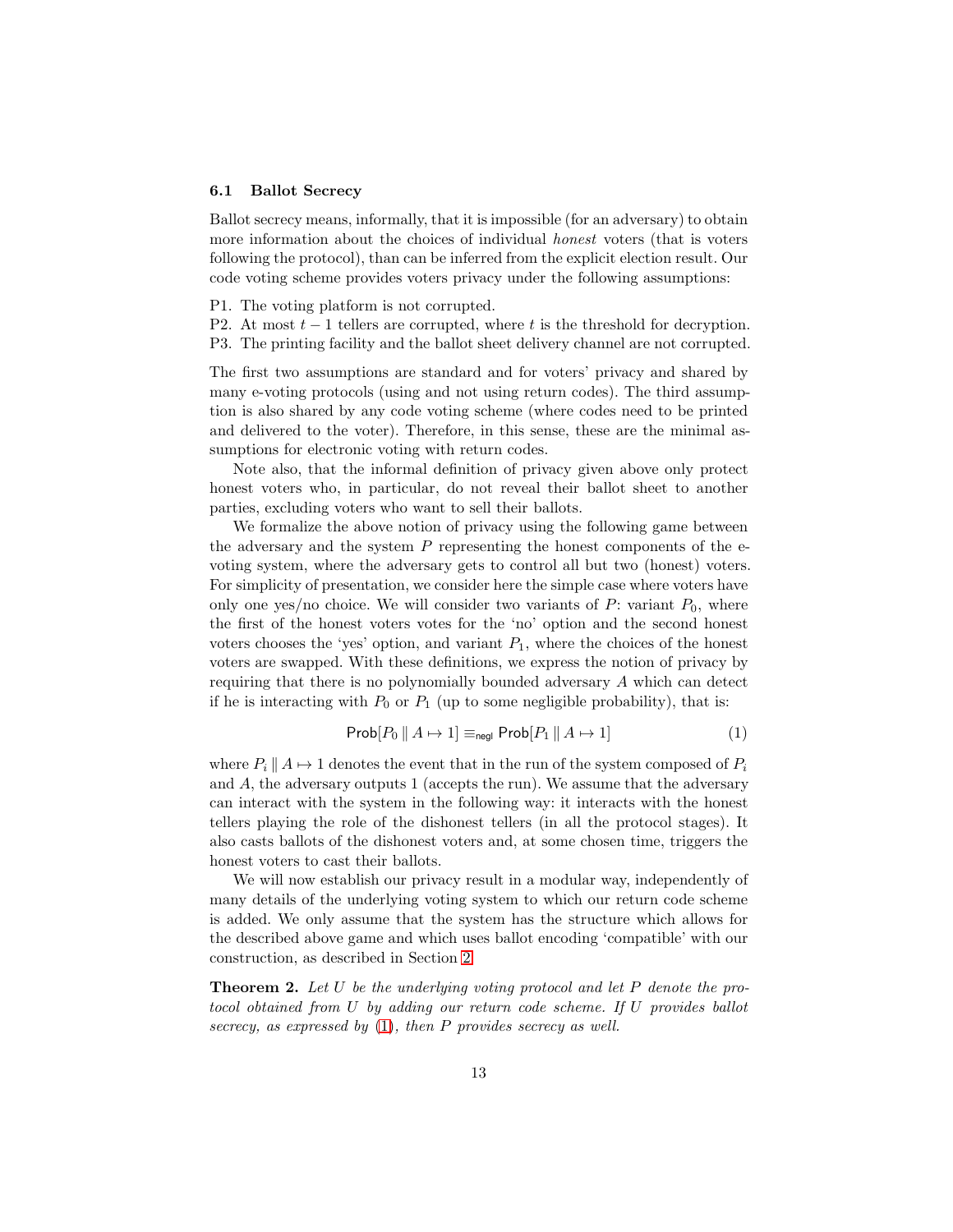In the proof we show that all the additional elements of P (related to codes) can be simulated by a simulator which has only black-box access to U. See Appendix [C](#page-17-0) for more details.

#### <span id="page-13-1"></span>6.2 Cast-as-intended Verifiability

Cast-as-intended verifiability means that an honest voter can, with high probability, make sure that the ballot cast on her behalf by her voting platform and recorded in the ballot box by the voting server contains her intended choice. Our scheme provides cast-as-intended verifiability under one of the following cases: (1) The voter client is honest. (2) The following trust assumptions are satisfied:

V1. At most  $t-1$  tellers are corrupted.

V2. The printing facility and the ballot sheet delivery channel are not corrupted.

The first case is trivial (note that the very purpose of code voting is to provide cast-as-intended verifiability in the case the voter client is not honest). We only need to assume that the voting client has means to check that the cast ballot has been in fact added to the ballot box and that there is a mechanism preventing any party from removing or modifying this ballot (which is the case if we assume that the ballot box is an instance of a secure bulletin board).

<span id="page-13-0"></span>In the following we analyse the second case. Our result is as follows.

**Theorem 3.** Under the assumption V1 and V2, for any given honest voter (possibly using a dishonest voting platform) and for any of the k voting options, the probability that the voter obtains the expected code (that is the code printed next to voter's choices), while the recorded ballot contains different choices for this voting option is not bigger than  $\frac{1}{m-n-n'}$  (plus a negligible value), where m is the number of generated codes, n is the total number of voters, and  $n' < n$  is the number of corrupted voters.

The proof of this result, similarly to the privacy result, does not depend on the details of the authentication mechanism nor on the details of the tallying phase.

The intuition behind this statement is that everything that the adversary can learn about code distribution is, essentially (up to cases of a negligible probability), what is explicitly given to him, that is  $(a)$  n codes that have been decrypted by the tellers (b)  $n'$  remaining codes of dishonest voters (because the adversary gets to see all the codes of these voters). So, if the adversary wants to come up with the code corresponding to the opposite choice (for the considered voting option) of the honest voter in order to fool her, the best he can do is pick one of the remaining  $m - n - n'$  codes at random.

In order to prove this statement we, similarly to the privacy proof, use the ideal (honest) code generation procedure and replace PETs by the appropriate ideal functionality. In this setting the following is true.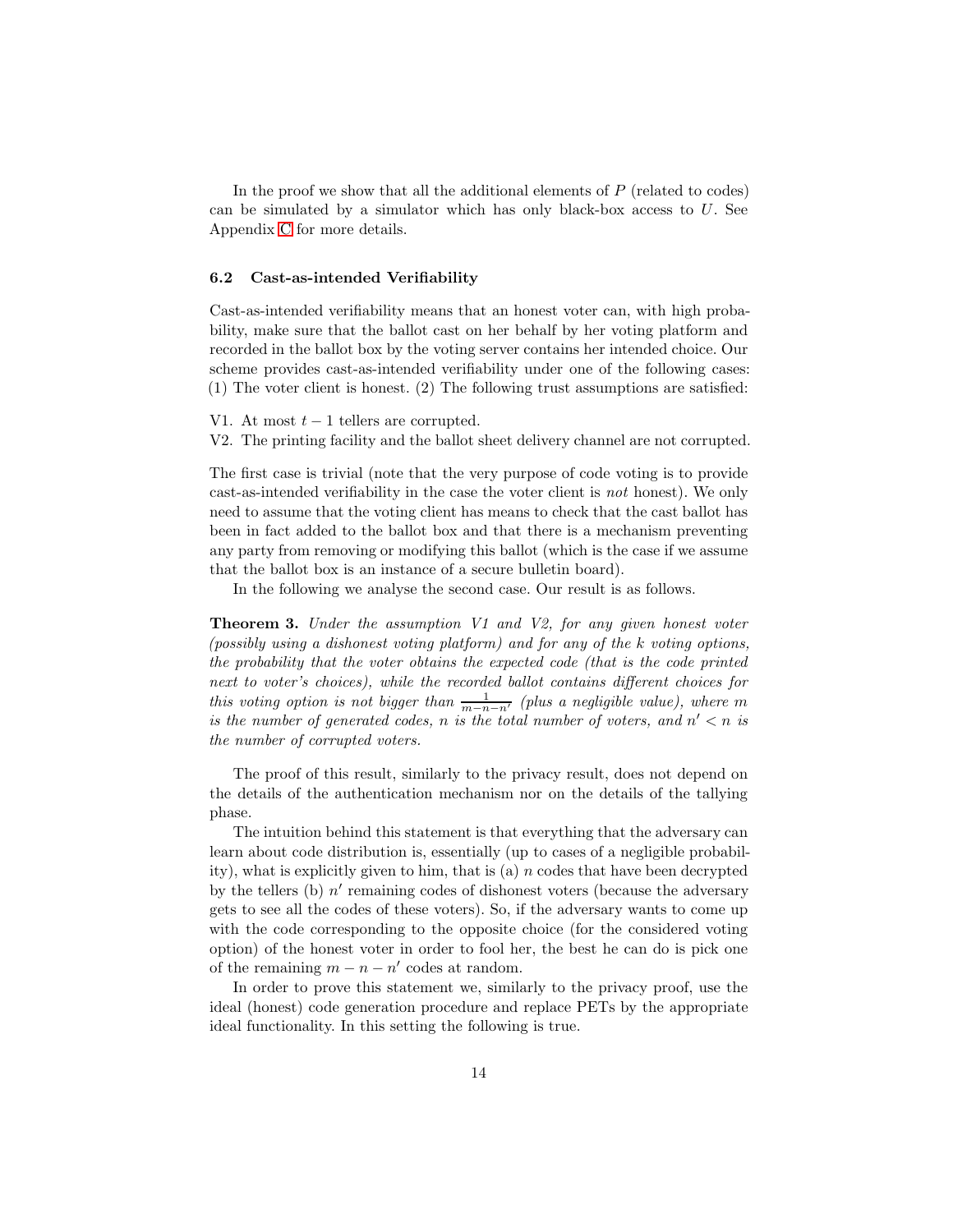Because the code table is correct (correctly corresponds to the printed ballot sheets) and the results of PETs is correct too (as we are using the ideal functionality), it follows that the decrypted codes correspond to the actual voting options in the encrypted ballots. We can then show that, if the adversary had a strategy of guessing an unencrypted code of an honest voter with better probability than given by the blind guess as described above (where the adversary picks one of the possible codes at random), this would break the IND-CPA property of the underlying encryption scheme.

# References

- <span id="page-14-7"></span>1. Ben Adida. Helios: Web-based Open-Audit Voting. In Paul C. van Oorschot, editor, Proceedings of the 17th USENIX Security Symposium, pages 335–348. USENIX Association, 2008.
- <span id="page-14-0"></span>2. Jordi Puiggalí Allepuz and Sandra Guasch Castelló. Internet voting system with cast as intended verification. In E-Voting and Identity - Third International Conference, VoteID 2011, Tallinn, Estonia, September 28-30, 2011, Revised Selected Papers, pages 36–52, 2011.
- <span id="page-14-9"></span>3. Stephanie Bayer and Jens Groth. Efficient Zero-Knowledge Argument for Correctness of a Shuffle. In David Pointcheval and Thomas Johansson, editors, Advances in Cryptology - EUROCRYPT 2012 - 31st Annual International Conference on the Theory and Applications of Cryptographic Techniques, volume 7237 of Lecture Notes in Computer Science, pages 263–280. Springer, 2012.
- <span id="page-14-8"></span>4. Véronique Cortier, David Galindo, Stéphane Glondu, and Malika Izabachène. Election verifiability for helios under weaker trust assumptions. In Computer Security - ESORICS 2014 - 19th European Symposium on Research in Computer Security, Wroclaw, Poland, September 7-11, 2014. Proceedings, Part II, pages 327–344, 2014.
- <span id="page-14-3"></span>5. David Galindo, Sandra Guasch, and Jordi Puiggali. 2015 Neuchâtel's Cast-as-Intended Verification Mechanism. In E-Voting and Identity - 5th International Conference, VoteID 2015, Bern, Switzerland, September 2-4, 2015, Proceedings, pages 3–18, 2015.
- <span id="page-14-6"></span>6. R. Gennaro, S. Jarecki, H. Krawczyk, and T. Rabin. Secure Distributed Key Generation for Discrete-Log Based Cryptosystems. J. Cryptology, 20(1):51–83, 2007.
- <span id="page-14-1"></span>7. Kristian Gjøsteen. The norwegian internet voting protocol. In E-Voting and Identity - Third International Conference, VoteID 2011, Tallinn, Estonia, September 28-30, 2011, Revised Selected Papers, pages 1–18, 2011.
- <span id="page-14-2"></span>8. Kristian Gjøsteen. The norwegian internet voting protocol. IACR Cryptology ePrint Archive, 2013:473, 2013.
- <span id="page-14-4"></span>9. Rolf Haenni, Reto E. Koenig, and Eric Dubuis. Cast-as-Intended Verification in Electronic Elections Based on Oblivious Transfer. In Electronic Voting - First International Joint Conference, E-Vote-ID 2016, Bregenz, Austria, October 18-21, 2016, Proceedings, pages 73–91, 2016.
- <span id="page-14-5"></span>10. Rolf Haenni, Reto E. Koenig, Philipp Locher, and Eric Dubuis. CHVote system specification. IACR Cryptology ePrint Archive, 2017, 2017.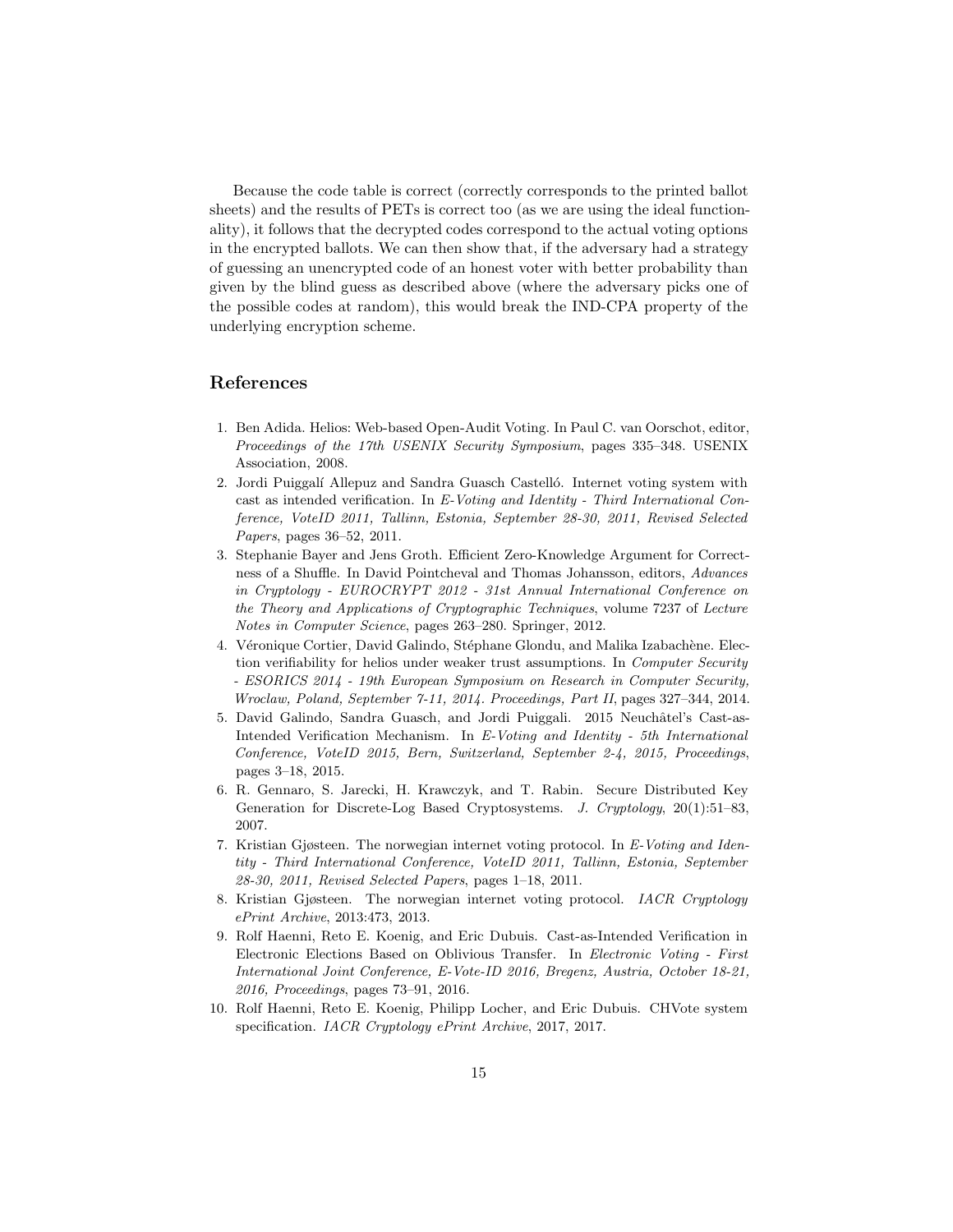- <span id="page-15-3"></span>11. James Heather, Peter Y. A. Ryan, and Vanessa Teague. Pretty Good Democracy for More Expressive Voting Schemes. In Dimitris Gritzalis, Bart Preneel, and Marianthi Theoharidou, editors, Computer Security - ESORICS 2010, 15th European Symposium on Research in Computer Security, volume 6345 of Lecture Notes in Computer Science, pages 405–423. Springer, 2010.
- <span id="page-15-4"></span>12. M. Jakobsson and A. Juels. Mix and Match: Secure Function Evaluation via Ciphertexts (Extended Abstract). In Advances in cryptology-ASIACRYPT 2000, page 162. Springer Verlag, 2000.
- <span id="page-15-0"></span>13. Jordi Puigalli and Sandra Guasch. Cast-as-intended verification in norway. In 5th International Conference on Electronic Voting 2012, (EVOTE 2012), Co-organized by the Council of Europe, Gesellschaft für Informatik and E-Voting.CC, July 11-14, 2012, Castle Hofen, Bregenz, Austria, pages 49–63, 2012.
- <span id="page-15-2"></span><span id="page-15-1"></span>14. P.Y.A. Ryan and V. Teague. Pretty Good Democracy. In Proceedings of the 17th International Workshop on Security Protocols 2009, 2009.
- 15. Ida Sofie Gebhardt Stenerud and Christian Bull. When reality comes knocking norwegian experiences with verifiable electronic voting. In 5th International Conference on Electronic Voting 2012, (EVOTE 2012), Co-organized by the Council of Europe, Gesellschaft für Informatik and E-Voting.CC, July 11-14, 2012, Castle Hofen, Bregenz, Austria, pages 21–33, 2012.

# <span id="page-15-5"></span>A Encoding for Codes

In this section we describe some potential instantiations for the family  $\delta_k$  (i ∈  $\{1, \ldots, k\}$  of functions from the set of codes to the group G such that individual codes  $c_1, \ldots, c_k$  can be efficiently extracted from a product  $\delta_1(c_1) \cdots \delta_k(c_k)$ .

A simple construction is to use the initial small prime numbers  $p_0, p_1, \ldots$ which belong to the group  $G$  to represent consecutive bits of the binary representation of codes, as described below. Let us consider codes of the size of l bits.

For a code c with the binary representation  $b_0, \ldots, b_{l-1}$ , the function  $\delta_k$  will use l primes, say,  $p_{kl-l}, \ldots p_{kl-1}$  as follows:

<span id="page-15-6"></span>
$$
\delta_k(c) = \prod_{j \in \{0, \dots, l-1\}, \, b_j = 1} p_{kl-l+j}.\tag{2}
$$

That is, we take the product of those primes that corresponds to non-zero bits. Note that different  $\delta_k$  use different primes. For the decoding (computing the inverse of  $\delta_k$ ) one simply needs to factorize the resulting value into the used small primes, which can be done efficiently. Note that, since the considered primes are in  $G$ , the product  $(2)$  is in  $G$  as well, provided that it is smaller than  $p$ . Moreover, because we want to multiply encrypted  $\delta_k(c)$ , we need to make sure that the product of such values does not grow beyond  $p$  as well. This imposes a limit on how many codes can we represent in a single ciphertext. For instance, for the standard 3072-bit ElGamal group, using this encoding we can have about 300 (exactly 296) independent bits, which allows us to handle 30 disjoint voting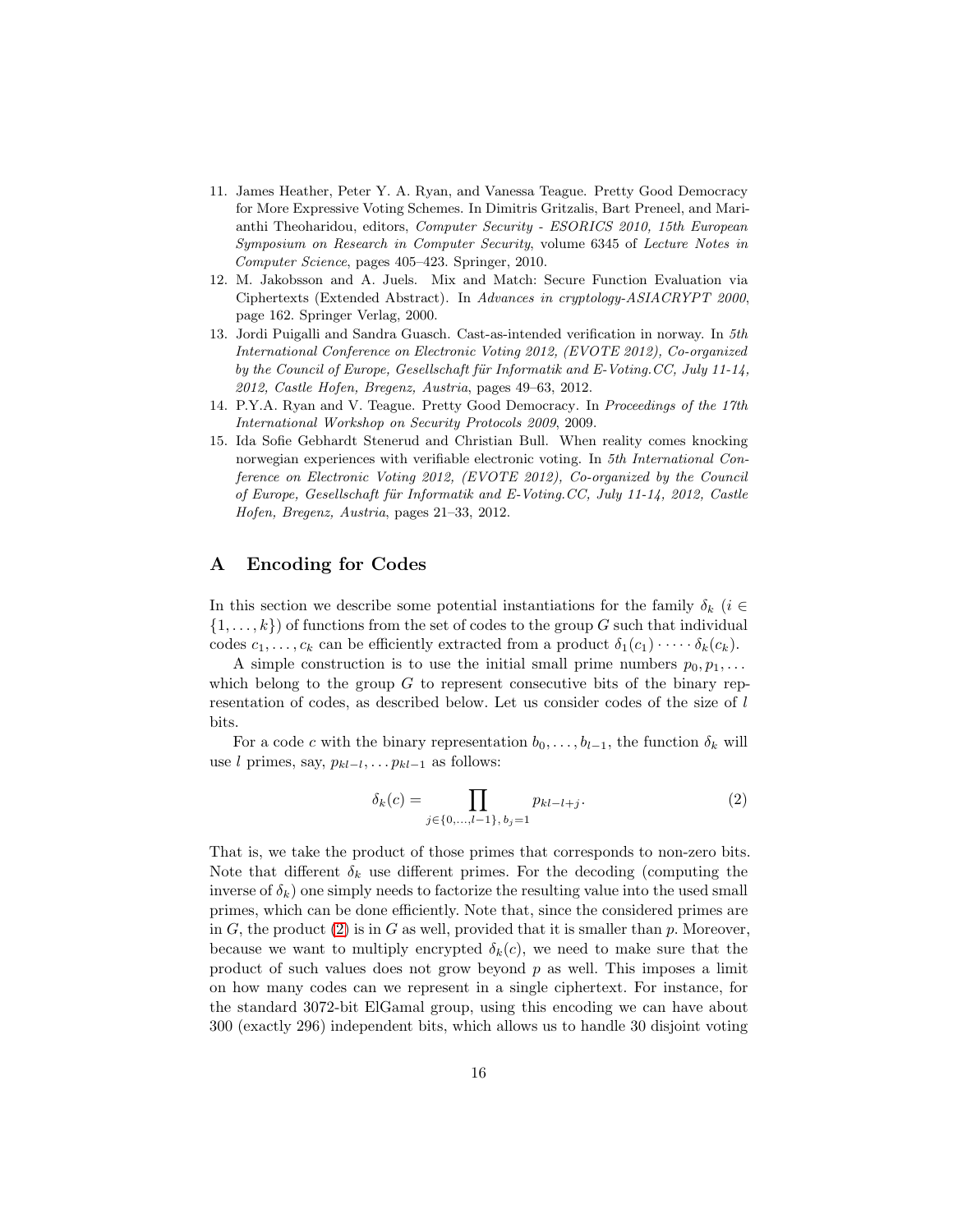questions with 2-Base32-character codes, or 15 voting questions with 4-Base32 character codes. If a ballot sheet needs to contain more than this, additional ciphertexts would have to be used.

We can, however, relatively easy obtain denser encoding. If, for instance, instead of using one prime to represent one bit of a code, we use groups of 32 consecutive prime numbers to represent 5 bits of the code (where only one prime in the group is set), then the same group can fit around 1000 bits in one ciphertext. This gives 100 disjoint voting questions with 2-character codes or 50 questions with 4-character codes, a number corresponding to relatively complex ballots.

## <span id="page-16-0"></span>B Attack on [\[9\]](#page-14-4)

In order to understand the attack presented below, it may be useful for the reader to first consult the original paper [\[9\]](#page-14-4). It is worth noting that this attack scenario does not undermine the underlying  $(k$  out of  $n)$ -OT scheme. It only utilizes the fact that a dishonest receiver in this scheme can obtain up to  $k$  (but not more) values even if it does not follow the protocol. We describe here an attack for the case with  $n = k = 2$ .

The *intended run* of the protocol is as follows. For the voter's choice  $s =$  $(s_1, s_2)$ , the voting platform (VP) prepares an OT query

$$
\mathbf{a} = (a_1, a_2), \quad \text{where} \quad a_j = \Gamma(s_j) \cdot y^{r_j},
$$

for random  $r_j$ , where y is the public election key. It also computes  $b = g^{r_1+r_2}$ . Let a denote the product of elements of **a** that is  $a_1 \cdot a_2$ . Note that  $c = (b, a)$  is an ElGamal ciphertext (which, although not explicitly sent, will be considered to be the ciphertext cast by the voter) encrypting the plaintext  $p = \Gamma(s_1) \cdot \Gamma(s_2)$  with randomness  $r = r_1 + r_2$ . The VP sends  $\boldsymbol{a}$  and  $\boldsymbol{b}$  along with a ZKP of knowledge of r and p.

From the OT response, the VP can now compute the codes for  $s_1$  and  $s_2$ which are shown to the voter who provides the confirmation code and the protocol goes on. Here are the details of how the codes are retrieved. The OT response contains:

$$
a_1^{\alpha}, a_2^{\alpha}, y^{\alpha},
$$
  
\n $c_1 \oplus H(\Gamma(s_1)^{\alpha}), c_2 \oplus H(\Gamma(s_2)^{\alpha}), \dots$ 

for some random  $\alpha$ , where  $c_1$  and  $c_2$  are the codes corresponding to choices  $s_1$ and s<sub>2</sub>. Knowing  $r_1$  and  $r_2$ , the VP can compute  $\Gamma(s_1)^\alpha$  and  $\Gamma(s_2)^\alpha$  and, in turn, the codes  $c_1, c_2$ .

The *dishonest run* goes, for example, like this: For the voter's choice  $s =$  $(s_1, s_2)$  as before, the VP prepares the OT query

$$
\tilde{\boldsymbol{a}} = (a_1, \tilde{a}_2), \text{ where } \tilde{a}_2 = \Gamma(s_1)^7 \cdot \Gamma(s_2) \cdot y^{r_2}
$$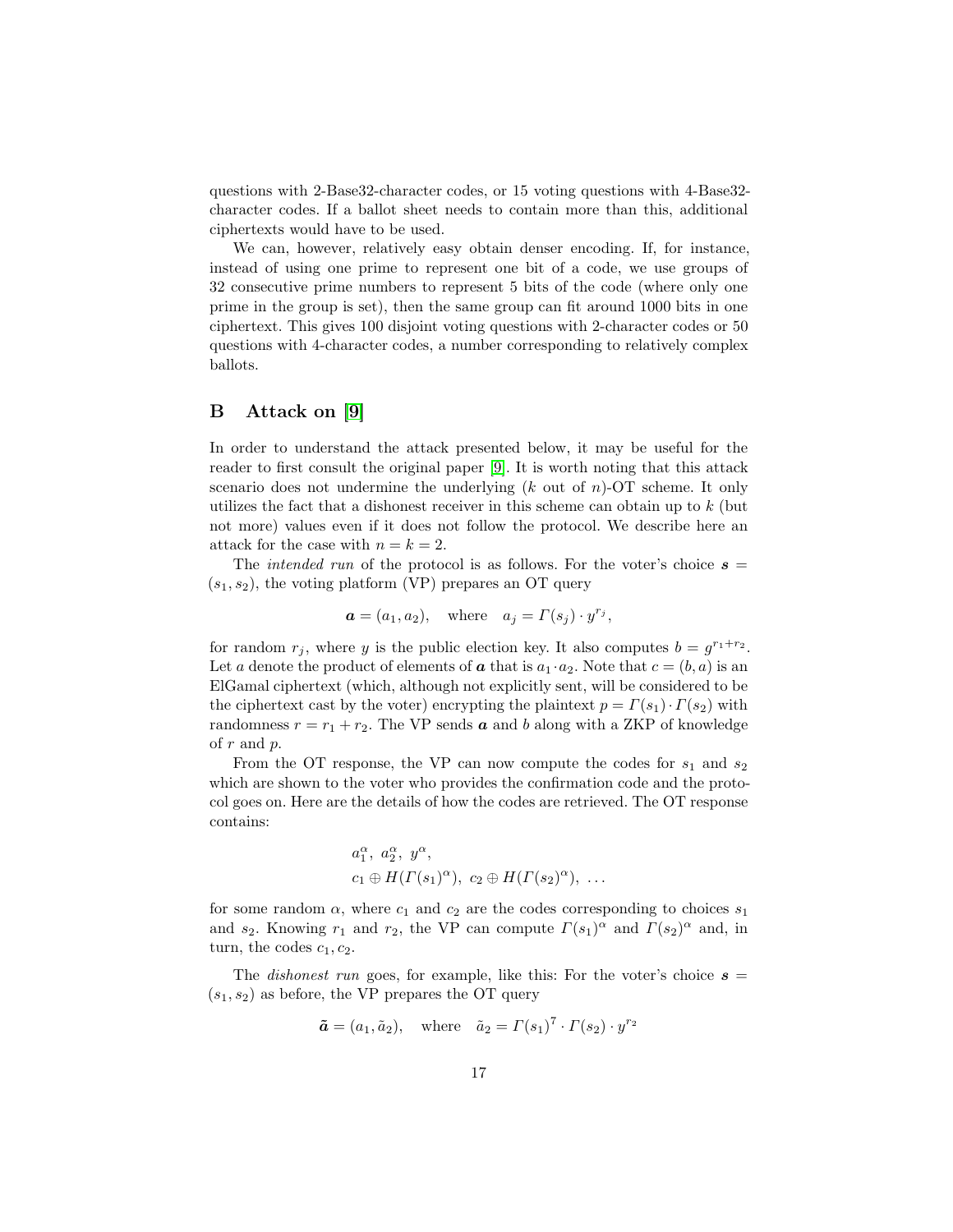and sends  $\tilde{a}$  along with b and a ZKP of knowledge of r and the plaintext  $\tilde{p}$ , which is now  $\Gamma(s_1)^8 \cdot \Gamma(s_2)$ . Jumping ahead, this plaintext will be rejected as invalid, but only after (mixing) and final decryption, when there is no visible link between the decrypted ballot and the voter.

Nevertheless, from the OT response, the VT can easily compute the codes for  $s_1$  and  $s_2$  and make the protocol proceed as if the intended, valid ballot was cast. To see this, we can notice that, given the OT response, the VT can compute values  $\Gamma(s_1)^\alpha$  and  $(\Gamma(s_1)^\gamma \cdot \Gamma(s_2))^\alpha$ , from which it is easy to compute  $\Gamma(s_2)^\alpha$ and the same codes  $c_1$  and  $c_2$  as in the honest run. These codes are delivered to the voter who then continues the procedure.

A straightforward countermeasure for this attack would be adding appropriate zero-knowledge proofs of correctness of each  $a_i$ , which however adds a significant computational overhead (it works in time  $O(k \cdot n)$ ).

## <span id="page-17-0"></span>C Proof of Theorem [2](#page-12-1)

We will now sketch the proof of this theorem, under the simplifying assumption that the code generation procedure is honest, i.e. carried out by one honest party (which is part of  $P$ ). This assumption is justified by Theorem [1.](#page-11-1)

First, we can observe that

$$
Prob[P_0 \mid A \mapsto 1] = Prob[P_0 \mid A \mapsto 1 \wedge \mathbf{b} = (0,0)] + Prob[P_0 \mid A \mapsto 1 \wedge \mathbf{b} = (0,1)] +
$$
  
Prob[P\_0 \mid A \mapsto 1 \wedge \mathbf{b} = (1,0)] + Prob[P\_0 \mid A \mapsto 1 \wedge \mathbf{b} = (1,1)]

where **b** represent the pair of flip-bits of the honest voters, and similarly for  $P_1$ . We can show that  $\text{Prob}[P_0 \mid A \mapsto 1] = \text{Prob}[P_1 \mid A \mapsto 1]$  by showing that

$$
\mathsf{Prob}[P_0 \parallel A \mapsto 1 \land \mathbf{b} = (0,0)] \equiv_{\mathsf{negl}} \mathsf{Prob}[P_1 \parallel A \mapsto 1 \land \mathbf{b} = (1,1)]
$$

$$
\mathsf{Prob}[P_0 \parallel A \mapsto 1 \land \mathbf{b} = (1,0)] \equiv_{\mathsf{negl}} \mathsf{Prob}[P_1 \parallel A \mapsto 1 \land \mathbf{b} = (0,1)]
$$

and so on. We focus on the first equation; the remaining cases are similar. In order to prove this equation, we construct a simulator  $S$  such that

$$
\mathsf{Prob}[P_0 \mid\!\mid A \mapsto 1 \land \boldsymbol{b} = (0,0)] \equiv_{\mathsf{negl}} \mathsf{Prob}[U_0 \mid\!\mid S \mid\!\mid A \mapsto 1 \land \boldsymbol{b} = (0,0)]
$$

and

$$
\mathsf{Prob}[P_1 \mid A \mapsto 1 \land \mathbf{b} = (1,1)] \equiv_{\mathsf{negl}} \mathsf{Prob}[U_1 \mid\mid S \mid\mid A \mapsto 1 \land \mathbf{b} = (1,1)]
$$

and, furthermore,  $S$  does not use  $\boldsymbol{b}$  in any way (except that it picks this value at random). This gives

$$
\begin{aligned} &\text{Prob}[P_0 \parallel A \mapsto 1 \wedge \bm{b} = (0,0)] \equiv_{\text{negl}} \text{Prob}[U_0 \parallel S \parallel A \mapsto 1 \wedge \bm{b} = (0,0)] \\ &= \frac{1}{4} \cdot \text{Prob}[U_0 \parallel S \parallel A \mapsto 1] \equiv_{\text{negl}} \frac{1}{4} \cdot \text{Prob}[U_1 \parallel S \parallel A \mapsto 1] \\ &= \text{Prob}[U_1 \parallel S \parallel A \mapsto 1 \mid \bm{b} = (1,1)] \equiv_{\text{negl}} \text{Prob}[P_1 \parallel A \mapsto 1 \mid \bm{b} = (1,1)]. \end{aligned}
$$